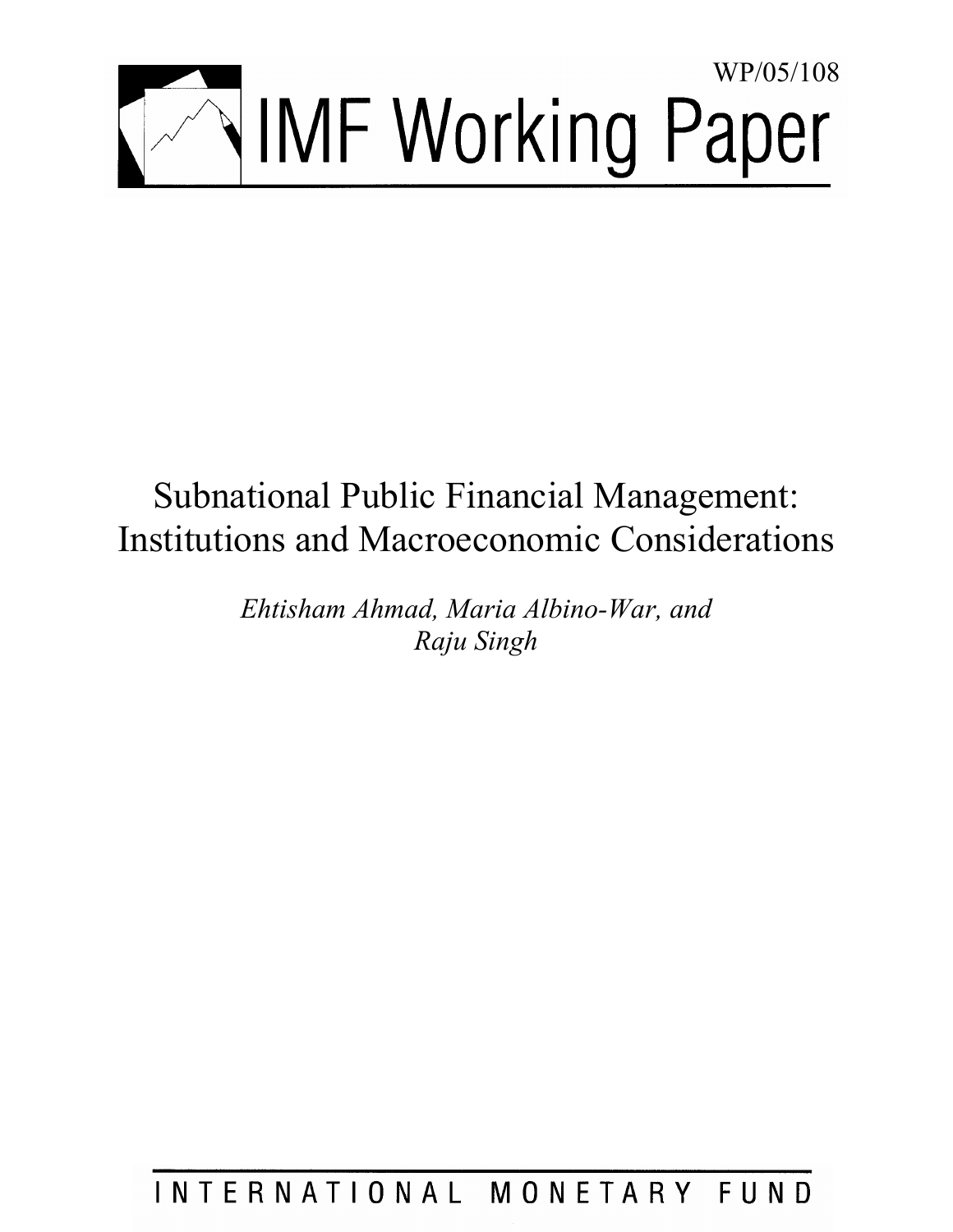© 2005 International Monetary Fund WP/05/108

#### **IMF Working Paper**

#### Fiscal Affairs Department

#### **Subnational Public Financial Management: Institutions and Macroeconomic Considerations**

Prepared by Ehtisham Ahmad, Maria Albino-War, and Raju Singh**<sup>1</sup>**

June 2005

#### **Abstract**

**This Working Paper should not be reported as representing the views of the IMF.** The views expressed in this Working Paper are those of the author(s) and do not necessarily represent those of the IMF or IMF policy. Working Papers describe research in progress by the author(s) and are published to elicit comments and to further debate.

Transparent public financial management at the subnational level requires institutions and processes that mirror those needed at the central government level, in order to generate better accountability and competition among different subnational governments, critical elements in ensuring good governance and efficiency of decentralized administrations. Further subnational debt also has implications for overall macroeconomic stability that concerns the central government. The key components are identified, with a particular focus on subnational debt monitoring and management.

JEL Classification Numbers: H7

 $\overline{a}$ 

Keywords: Intergovernmental fiscal relations

Author(s) E-Mail Address: eahmad@imf.org, malbinowar@imf.org, rsingh2@imf.org

<sup>&</sup>lt;sup>1</sup> Ahmad and Albino-War are with the Fiscal Affairs Department, and Singh is with the Asia and Pacific Department, of the IMF. The paper has been prepared for the *Handbook on Fiscal Federalism*, edited by Ehtisham Ahmad and Giorgio Brosio (to be published by Edward Elgar in 2006). Substantive inputs from Teresa Ter-Minassian were received on an earlier draft of the paper, and helpful comments from participants at a seminar held in Torino in 2004, and from Giorgio Brosio are gratefully acknowledged, as were those received from Héctor Torres and Stephane Rottier.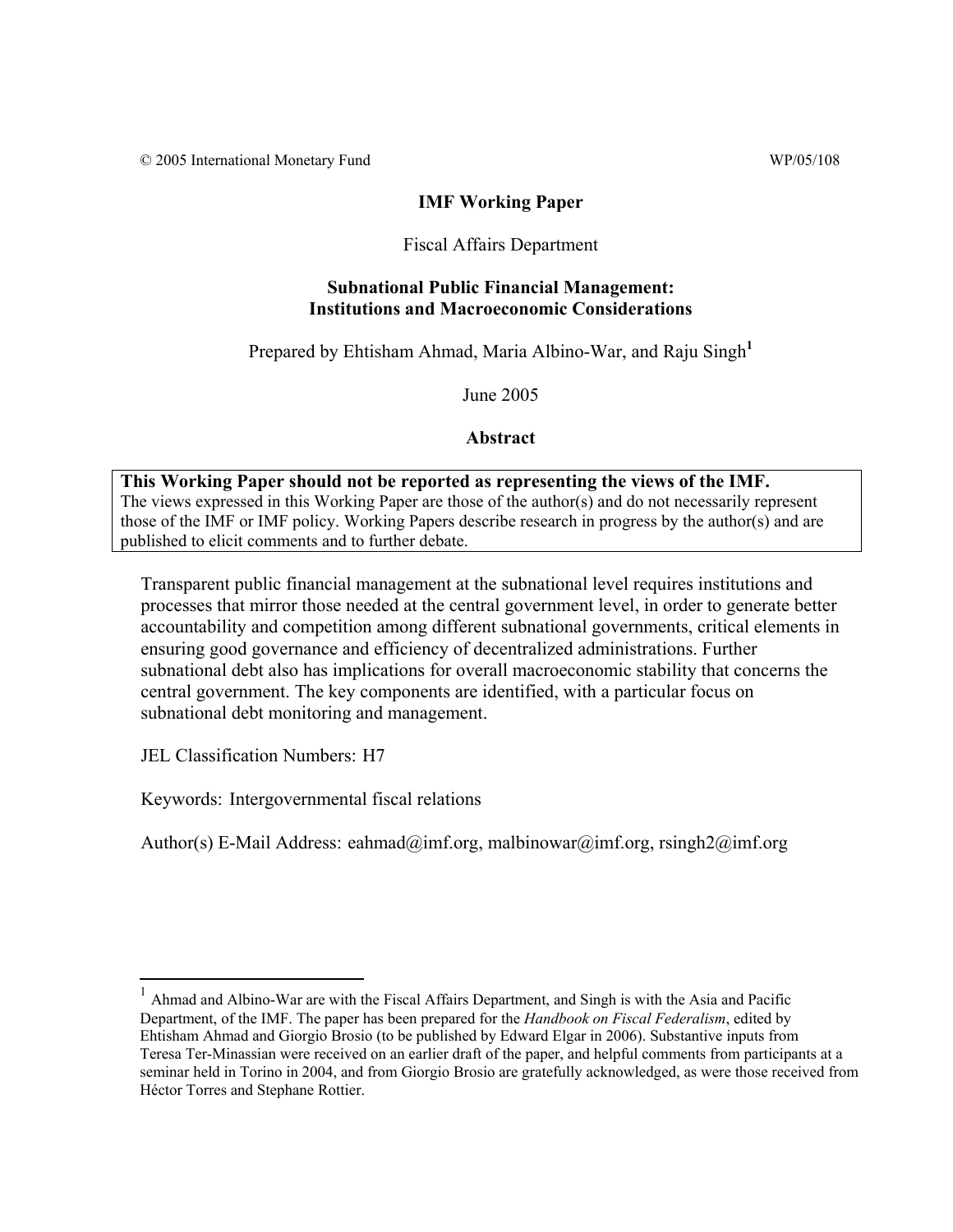| Figure |  |
|--------|--|
|        |  |
|        |  |

## Contents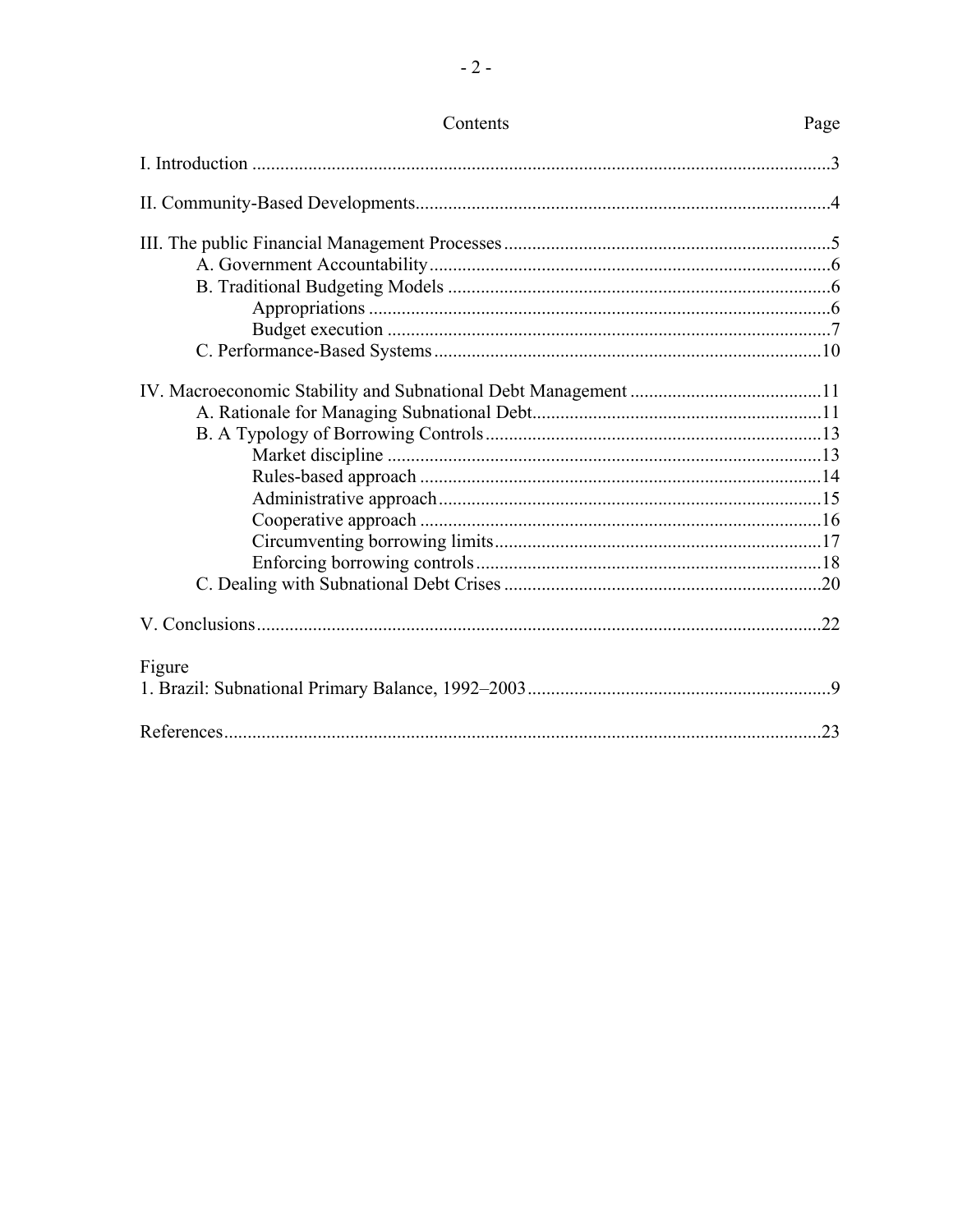#### **I. INTRODUCTION**

Practical issues relating to effective public financial management ultimately govern whether or not there is good governance at the subnational level—hence the success or failure of different policy options. Although there is a growing literature on "fiscal rules" and subnational debt management, $\frac{2}{3}$  there has been less attention to the critical governance aspects of public financial management (although see Potter 1997, Momoniat, 2001). Part of this neglect may be due to the presumption that decentralization, together with community-based decision making, would suffice in generating efficient and equitable spending decisions.

Indeed, the emphasis on community participation was a feature of development strategy in the 1950s, largely driven by the Ford Foundation and U.S. foreign assistance programs.<sup>3</sup> Despite a lack of significant success at the time, there has been a resurgence of the policy in recent years due to the efforts of nongovernmental organizations (NGOs). The emphasis on community-driven development was adopted as one of the cornerstones of the World Bank's Comprehensive Development Framework (World Bank, 2001). However, there is increasing evidence that weak or absent public financial management functions and institutions are likely to negate any advantages that might be inherent in bringing public services "closer" to local communities.

The underpinnings of public financial management relate to the basic institutional and procedural elements that might be enshrined in a constitution, or higher level laws on the budget,<sup>4</sup> or laws or agreements governing subnational operations or levels of indebtedness. In some countries, such as South Africa, where the process has been nicely sequenced, there is a set of consistent and well designed legislation covering all the areas mentioned above.<sup>5</sup>

In order for any level of government to take responsibility for its actions, there must be clarity in its functions, its spending prioritization, its mechanisms for appropriating funds and prioritizing and authorizing spending, and ensuring that the spending is actually carried out and accounted for. Another critical aspect relates to timely and accurate reporting to the respective legislature and any higher levels of administration. In short, questions would need to be posed concerning the transparency and accountability of a government and whether these meet minimum international standards. $6$ 

6 For instance, the IMF's Code of Fiscal Transparency.

<sup>&</sup>lt;sup>2</sup> See e.g., reviews by Ter-Minassian and Craig (1997), and Kopits (2001).

 $3$  See Platteau (2004), who reports that more than 60 countries were involved in this strategy. Mansuri and Rao (2004) provide a very comprehensive survey of this literature.

<sup>4</sup> This may relate to organic budget laws—such as in France (see *Loi Organique, 2001)*, or to ordinary legislation in other countries.

<sup>5</sup> See also Republic of South Africa, *The Constitution, Act 108 of 1996*; *the Public Finance Management Act, Act 1 of 1999;* and *the Municipal Finance Management Act, Act 56 of 2003.*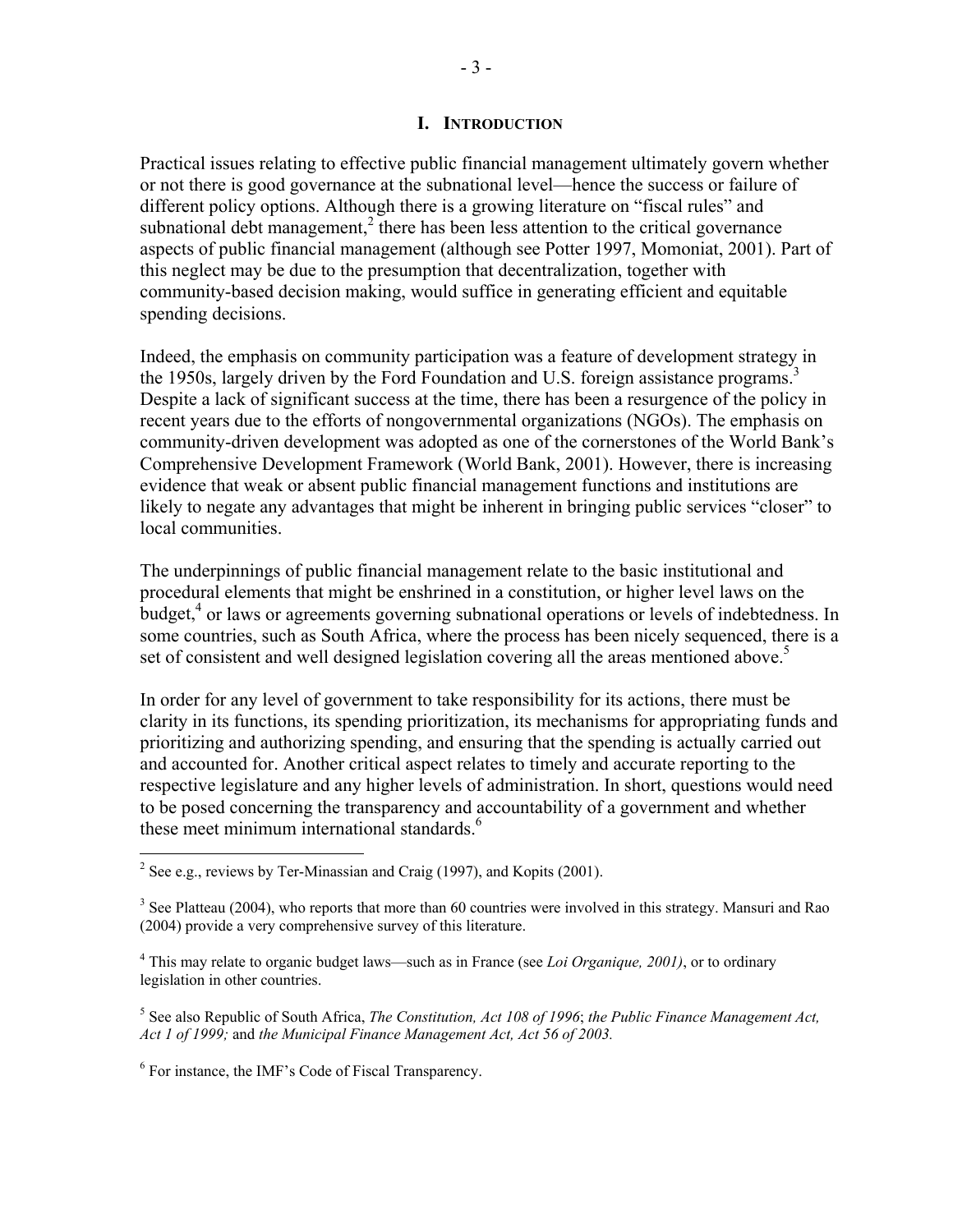Quite often the consequences of subnational spending can be shifted to higher levels of government, or across generations, if there is no hard-budget constraint at a junior level of government (Rodden, Litvack, and Eskelund, 2003). This generally translates into weak or nonexistent control over borrowing. The borrowing might be explicit, for example, through issuance of debt or contracting of loans, or indirect, such as though the buildup of arrears or accounts payable. Under different constitutional arrangements, policy responses vary from enforced controls over subnational borrowing (generally in unitary states) to voluntary agreements or rules (in federations, as well as in supranational conglomerations of states, such as the EU), to sole reliance on the strictures of the market.<sup>7</sup>

In this paper, we introduce the concepts and practices that would apply in the budget processes in unitary and federal states, and also mechanisms to manage overall indebtedness and sustainability of fiscal positions.

#### **II. COMMUNITY-BASED DEVELOPMENTS**

The case for community-based governance depends on the possibilities of local information generation together with the networks of inter-community interactions or social capital. The combination of these factors could, in principle, generate spending tailored to local needs, with substantive local interactions in order to ensure that funds are not diverted from expressed objectives. And as stated above, international and donor agencies have raised these possibilities in the design of assistance programs.<sup>8</sup> But, in practice, there are two substantive difficulties. The first relates to whether or not there might be elite capture, $9$  and the second, that would serve to reinforce the first, relates to the type of information that is generated. In the final analysis, the case turns on the effectiveness of local service delivery and whether or not powerful local interest groups are able to garner a significant proportion of funds allocated to the localities.

Bardhan and Mookherjee (2005) discuss theoretical tradeoffs between centralized and decentralized delivery of infrastructure services. Under conditions of considerable inequality, poorer and vulnerable sections of society might be disadvantaged by community based development, as existing social and economic relations might be used by more influential groups to the disadvantage of the usual target groups (Platteau, 2004). Platteau also emphasizes the risks of the outright embezzlement of funds, in addition to wasteful or misdirected spending. These tendencies are likely to be reinforced when as described above the PFM infrastructure, especially information flows and independent audit, are weak.

 $\frac{1}{7}$  See Ter-Minassian and Craig (1997) for a typology, described in greater detail below.

<sup>&</sup>lt;sup>8</sup> For instance, the HIPC debt relief program for Bolivia is designed to provide direct support to local governments to finance social investments.

<sup>&</sup>lt;sup>9</sup> See Bardhan, 2002, and also Mansuri and Rao, 2004 for a full review. See also Bardhan (forthcoming).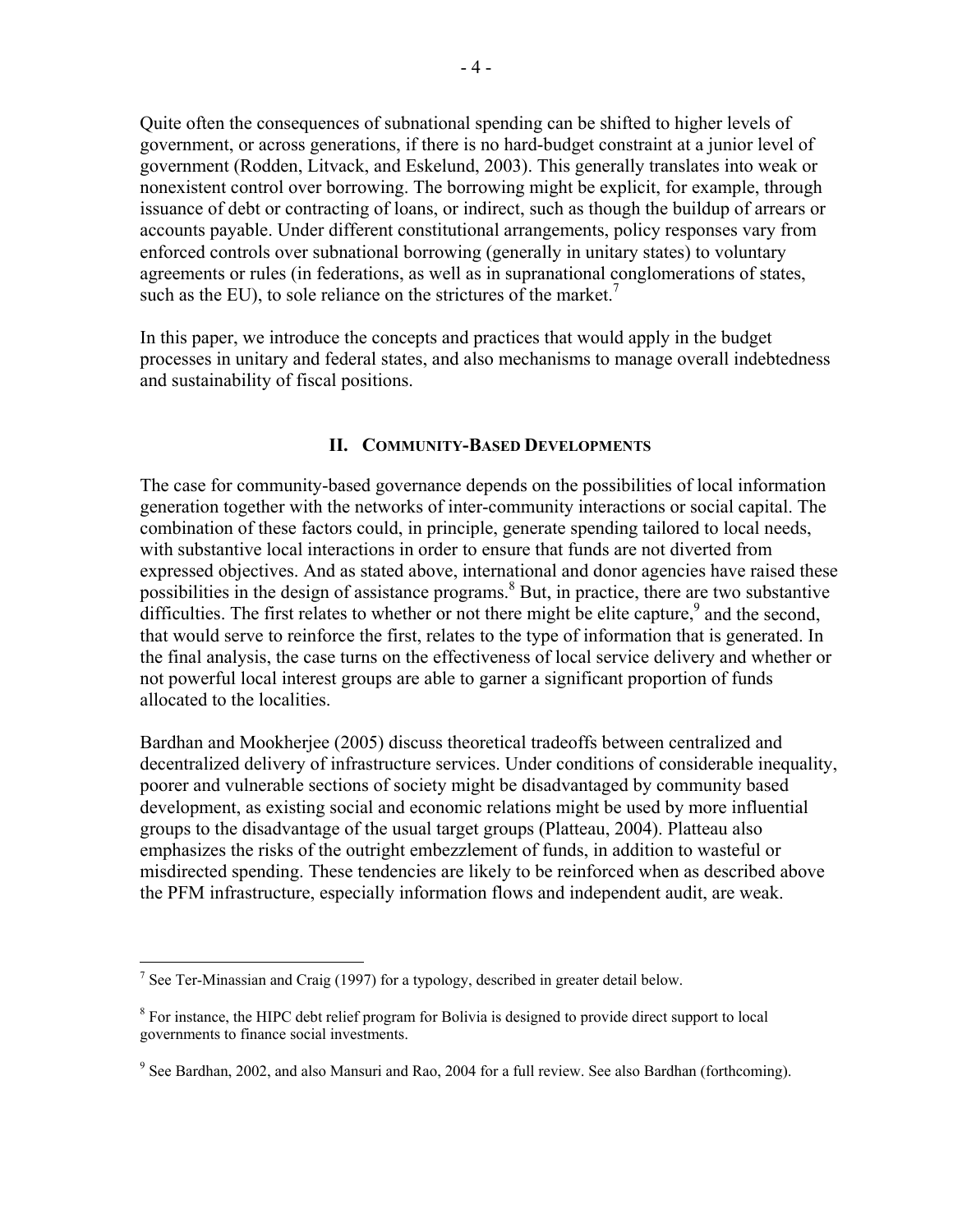The evidence on community-based development is mixed, at best (see the survey by Mansuri and Rao, 2004). An assessment of Social Investment Funds suggests that these have been less than successful in generating "ownership" among the local communities (Tendler, 2000), with a mismatch between the preferences of the donors and recipients, despite a "façade" of consultation between communities and donors through the PPA process (Francis and James, 2003).

A strong conclusion by Platteau (2004) is that electorates may not be willing or able to discipline corrupt local leaders, especially if there is some trickle-down and improvement regardless of the magnitude of funds diverted. And competition among donors may make matters worse. His proposals include a sequential disbursement of assistance, based on accurate information on the spending, together with an improved technology of fraud detection. Equally important are the effective mechanisms put in place to prevent and punish misuse of public funds. These translate into the infrastructure of budgeting and public spending, including adequate and effective control and audit mechanisms.

## **III. THE PUBLIC FINANCIAL MANAGEMENT PROCESSES**

In order to meet the requirement of providing accurate and timely information to policy makers, the legislature and the broader public, there is increasing emphasis in organic budget laws around the world that the budget should comply with the principles of comprehensiveness, unity, and internal consistency. Without the associated budgeting, reporting and audit infrastructure, it is unlikely that the good governance aspects of decentralized operations would be realized.

The principle of *comprehensiveness* requires that the budget cover all government agencies and institutions undertaking government operations, so that the budget presents a consolidated and complete view of these operations and is voted on, as a whole, by the body vested with national legislative authority. Unfortunately, in many cases, donors' demands to maintain donor funds in extrabudgetary or off-budget accounts have undermined the transparency and financial discipline of government operations (Premchand, 1996), and often generated parallel and uncoordinated budget systems.

The principle of *unity* requires that the budget includes all revenues and expenditures of all government agencies undertaking government operations. This principle is important to ensure that the budget is an effective instrument to impose a constraint on total and sectoral government expenditure, and promote higher efficiency in the allocation of resources.

The principle of *internal consistency* between different components of the budget requires, in particular, that current expenditure needed for the maintenance and operation of past investments be fully reflected in the budget. Moreover, this principle implies that there should be no dual budget systems involving a split between current and capital (or development) spending.

The principles above translate in different ways in terms of information requirements for appropriations, accounting, controls and reporting, depending on the budgeting framework in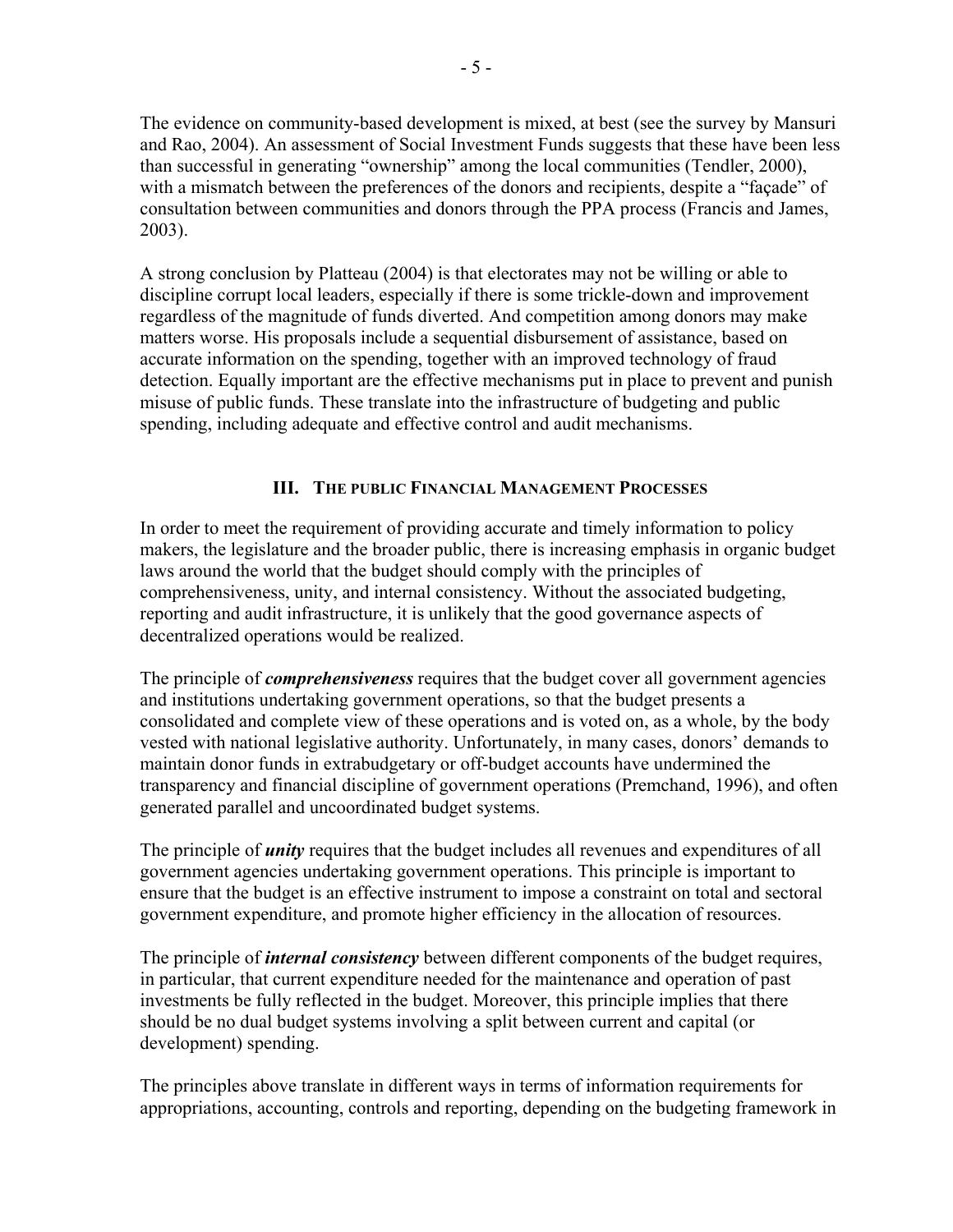use—and we distinguish here between a continuum-based on traditional budgeting frameworks to those on the basis of "performance or outcomes." These are discussed sequentially below.

## **A. Government Accountability**

Government accountability is an essential principle of democracy through which elected and unelected public officials are obligated to explain their decisions and actions to the legislature and the broader public to ensure an appropriate use of public resources. The framework for government accountability usually includes a combination of political, legal, and administrative mechanisms designed to hold public officials responsible for their performance.<sup>10</sup>

Fixed terms of office and fair elections are key political mechanisms to hold policy makers accountable. With these mechanisms, the electorate could remove elected government officials if their performance is not in line with public expectations. Legal mechanisms of accountability for both elected and unelected officials include all legislation proscribing actions that public officials can and cannot take and well as sanctions against officials with unsatisfactory conduct. A precondition legal accountability is an independent judicial system. Administrative accountability mechanisms entail independent auditors and ombudsmen, to ensure that public officials do not transgress mandates or misuse public monies.

A community-based scheme for government accountability combining political, legal and administrative mechanisms has received increasing attention by international agencies. Particularly important under this scheme are the legal instruments that require input from the communities on certain government decisions or provide access to the press or the broader public to information on government activities.

## **B. Traditional Budgeting Models**

The traditional cycle of budget appropriations, execution, accounting, control and reporting are described for both unitary and federal states. The recent experiences of developing countries in meeting the expenditure accountability requirements of the Heavily Indebted Poor Country (HIPC) initiative are summarized in Dorotinsky and Floyd (2004).

## **Appropriations**

The typical stages of budgeting include decisions by the administration and authorized by the relative legislature on what to spend—this is the appropriation stage. This would increasingly be placed in a medium-term framework to fully capture the effects of decisions that last for multiple periods.

<sup>1</sup>  $10$  U.S. Department of State (2004).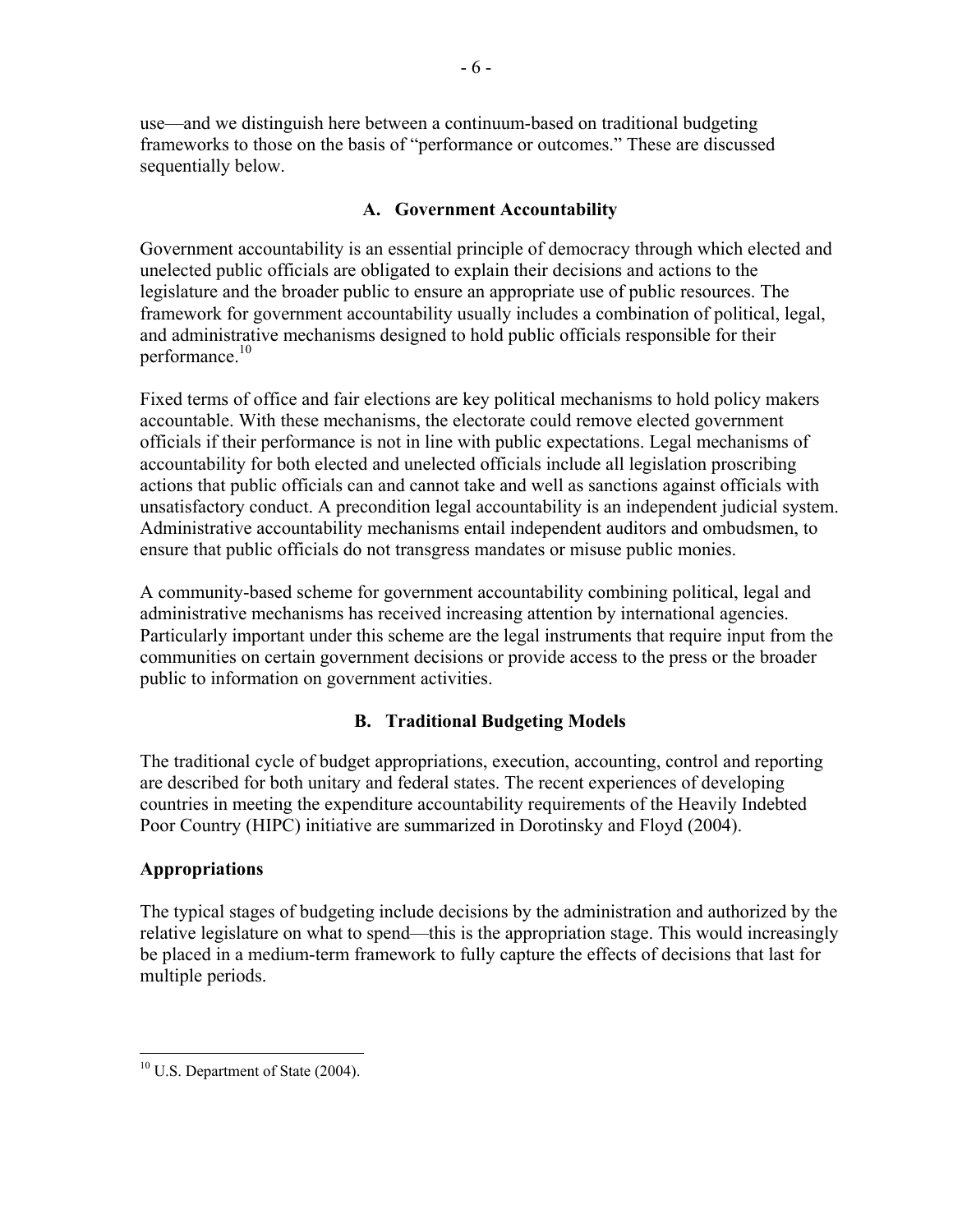In a unitary state with deconcentrated subnational governments, all the budget decisions would be made by the central government and approved by the national legislature. Such an arrangement would be perfectly compatible with local communities reflecting their priorities to the agents of the center for incorporation in the national list of appropriations, as well as involvement with actual implementation.

In a federal system, the center would appropriate transfers for each level, which in turn would prepare their own budgets. There would then be a premium on ensuring that promised transfers—either special purpose or general, "equalization" transfers—are made in a timely manner.

Under either system, a fundamental rule for preventing rent seeking and ensuring accountability, throughout the entire budget process, is that there should be no spending without adequate appropriations and financing arrangements. In countries with the old Francophone PFM systems, funding could be provided to public entities without appropriations during the budget execution process, and "legalized" as an *ex post appropriation* in the budget of the subsequent year. This practice clearly weakens the possibilities of ensuring government accountability.

In order to ensure macroeconomic stability, the central government has the responsibility of ensuring that overall risks, including debt, are kept within prudent limits. As discussed below, this places a responsibility on the center, even within federal systems, to ensure that prudential debt limits are not exceeded in aggregate—this poses difficult problems of determining the overall debt limits and then apportioning this among the different levels of government. This issue is reflected even in supranational administrations, such as the European Union's Stability and Growth Pact.<sup> $11$ </sup> And considerable emphasis is needed on a standardized basis for budget appropriations and execution in order to ensure an orderly assessment of budgets and outcomes.<sup>12</sup>

#### **Budget execution**

<u>.</u>

The standardized budget classification is the basis for tracking and reporting expenditures, and for determining whether there have been any diversions of public monies for unauthorized purposes. This is essential even if there has been appropriation at a fairly aggregate level, in order to present consistent and comparable information to the policy makers or the public at large.

 $11$  Indeed, as seen with the recent discussion of the debt limits in countries such as Germany, penalties under the pacts must be implemented to be credible; and there should also be a corresponding capability to monitor the compliance with the stipulations (as has recently been illustrated in the case of Greece).

<sup>12</sup> For example, this includes the economic classification as enunciated by the IMF's *Government Finance Statistics Manual* 2001, and the functional classification described by the UN's Classification of the Functions of Government.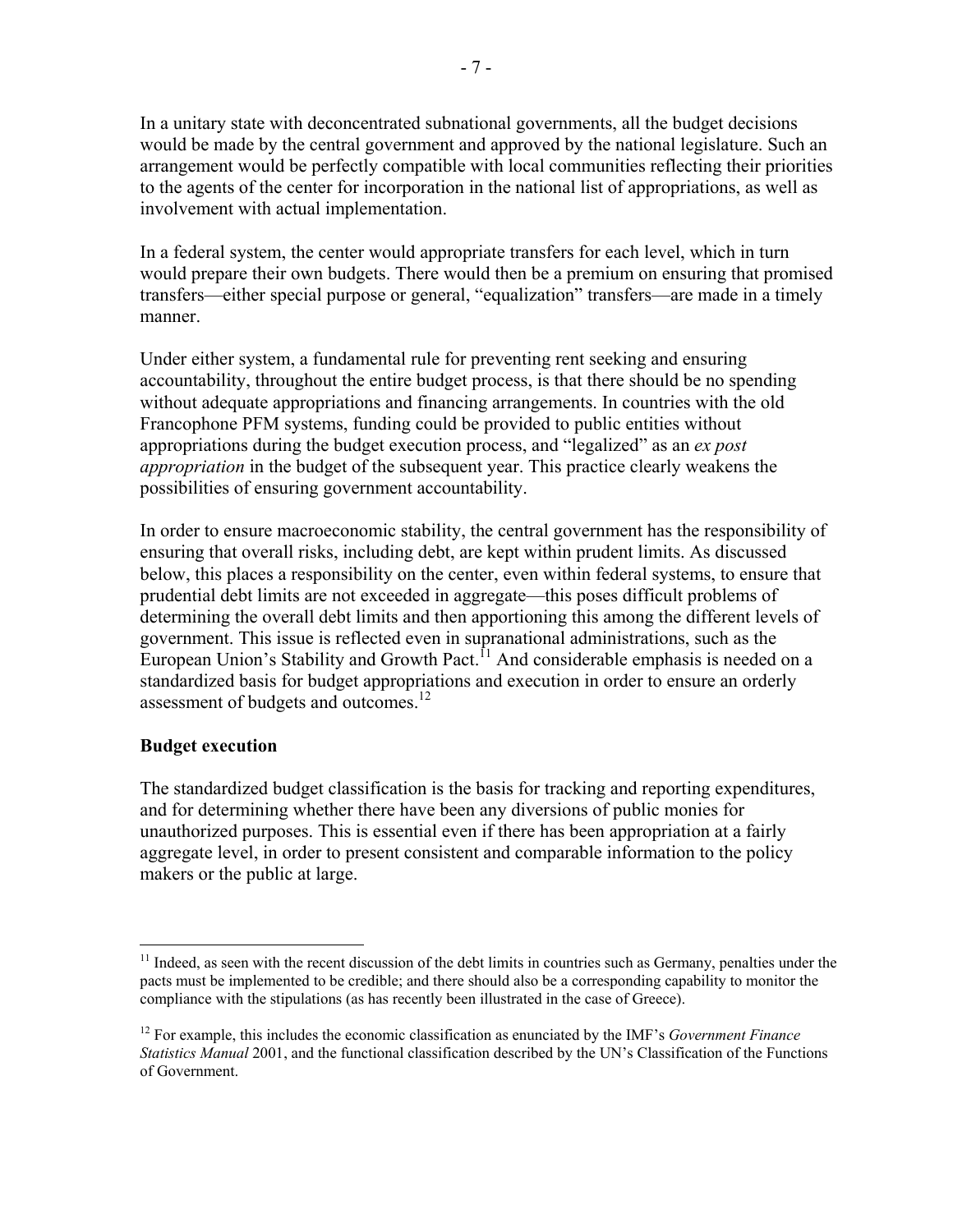In some countries, especially in unitary countries, the central government is responsible for establishing standards for the accounting and reporting systems of all levels of governments and usually is also responsible for their enforcement. The development of sound budget, accounting and reporting systems is a complex and time-consuming process and it would not be efficient or cost-effective for subnational governments to develop their accounting and information reporting systems on their own.

While cash-based systems are generally deemed insufficient to cover all aspects of budget execution, relatively few developing countries have the capability to operate accrual accounting. Nonetheless, many countries try to monitor the generation of arrears by registering commitments and recognition of liability. This usually entails the utilization of government financial information systems. These have been relatively expensive, but simpler versions are now becoming available for use in smaller jurisdictions—thus in principle permitting subnational administrations to also operate in an environment as conducive to overall accountability as the center—however, these systems require standardized generation of information (such as through the common budget classification described above.

This standardized generation of information was a major feature of the reform of subnational finances carried out in Brazil in the late 1990s, with substantial benefits for the management of the consolidated public finances. A Fiscal Responsibility Law for Brazil was approved in May 2000, which (1) introduced a golden rule provisions; (2) imposed new uniform accounting, planning, and transparency requirements on all levels of government. States and municipalities are now required to submit multiyear plans and reports on the use of resources from privatization, social security funds, and contingent liabilities; (3) attempted to enhance the credibility of the central government's no bailout commitment by prohibiting the central government from bailing out any member of the federation and the central bank from exchanging the debt securities of the states for federal public debt securities; and (4) increased the role given to the judiciary and the penal system in the enforcement of certain of its provisions, mandating prison sentences for illegal efforts to issue bonds and stipulating the dismissal of a mayor or governor if debt limits or personnel expenditure ratios are exceeded. It is too early to assess whether the new legislation has improved the control of subnational borrowing, although the fiscal position of states seem to have significantly improved (Figure 1). Economic growth, improved tax administration, and privatization proceeds have increased states resources and have contributed to improve their fiscal positions. However, the fact that states have not spent all these windfall revenue may suggest a new pattern of behavior.

Some other countries, such as China and Kazakhstan, have established treasury single accounts at the local level as a mechanism not only to enhance cash management and prevent diversion of government resources and accumulation arrears but also to improve financial discipline and transparency of local government operations.<sup>13</sup>

1

<sup>&</sup>lt;sup>13</sup> The creation of a pure TSA implies that all government revenues must flow to the TSA and all spending must be made out of the TSA.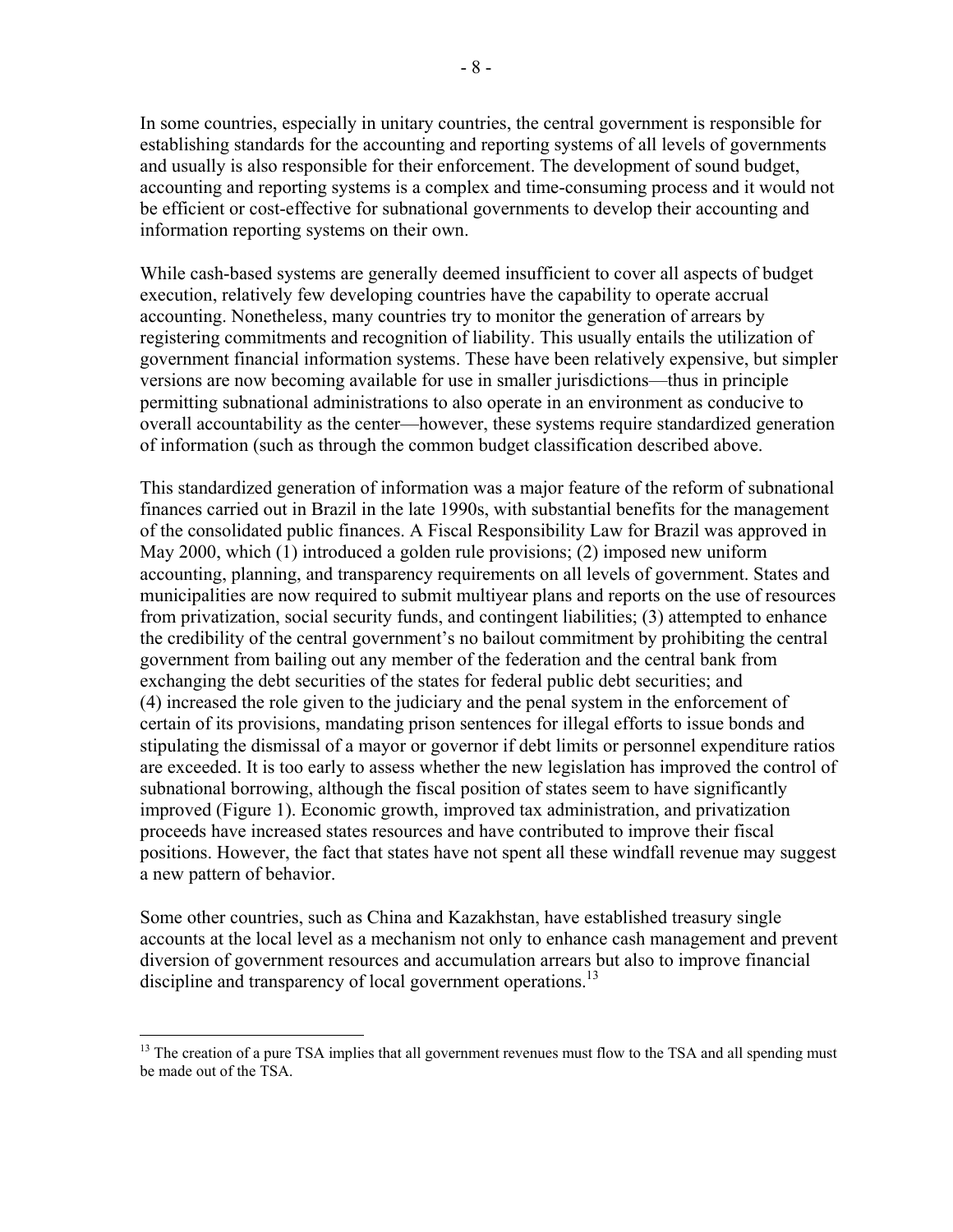

Figure 1. Brazil: Subnational Primary Balance, 1992–2003 (In percent of revenues)

#### *Audit and control*

Developing countries tend to place considerable importance on internal, ex ante controls, as the external controls exercised by supreme audit agencies tends to be deficient or ill-defined—several SAIs in developing countries in Latin America and the Middle East are more engaged in ex ante vetting of operations than in external controls. Indeed this admixture leads to conflict of interest, as the SAI would have to adjudicate in some cases on its own ex ante controls. The lack of independence from the administration is also often a factor that undermines the quality and effectiveness of external controls. As seen in the HIPC exercise, the control and audit mechanisms are a weak link in the spending chain and a major impediment to good governance and accountability (Dorotinsky and Floyd, 2004).

#### *Reporting and generation of information*

Both unitary and federal states illustrate a mixture of standardization and some flexibility, but most have minimum requirements that periodic information must be presented in a common format. Where common reporting standards are absent, problems are faced in managing macroeconomic challenges.

In a unitary state, Denmark, municipalities and counties are required to use the standard budgeting and accounting systems defined by the center. However, local councils are free to adapt the accounting system to suit their local needs. Information based on the standard accounting system is collected by the central authorities to monitor development in local governments' expenditure and revenue (Juul, forthcoming).

In Germany, a federal law governs budgetary management at all levels of government, mandating the use of a detailed budgetary classification, a uniform cash-based accounting system, as well as a multiannual financial planning. The law also obliges all levels of government to provide the Financial Planning Council with all necessary information to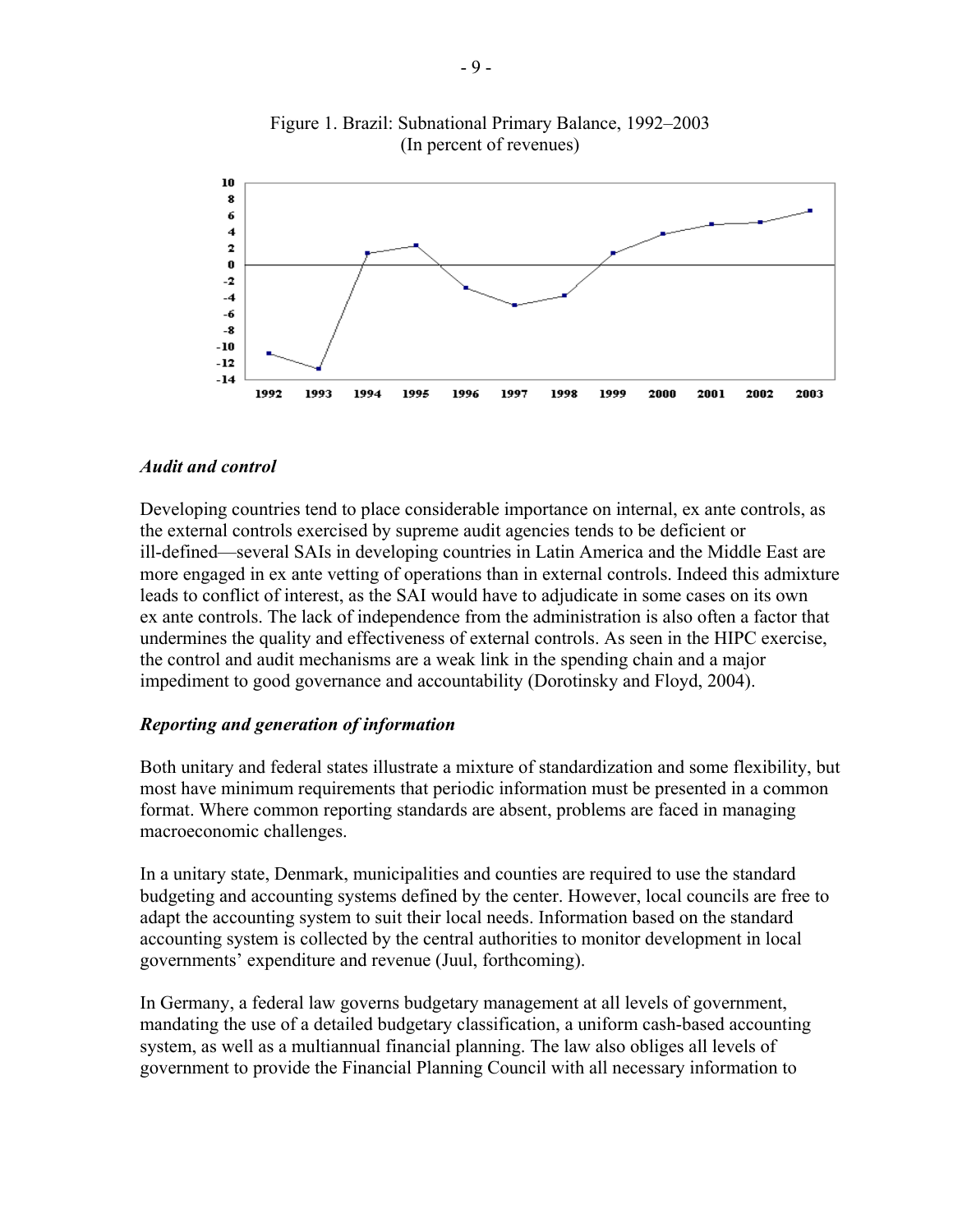monitor fiscal developments for the nation as a whole. *Länder* must provide all relevant information on behalf of their municipalities (Lienert, 2004).

In other federal countries, however, subnational governments can define their own budget and accounting systems. In some cases, this lack of an official standard is not a major problem because lower levels of government are committed to follow internationally accepted budgeting and accounting standards. All U.S. states for instance are free to determine the way their budgets are prepared, adopted, executed and reported. There is no constitutional or legislative requirement to harmonize accounting standards. However, state and local governments follow accounting standards developed by the private nonprofit Governmental Accounting Standards Board (GASB) in line with generally accepted accounting principles (GAAP). Similarly, Canadian provinces have voluntarily adhered to the standards of the Public Sector Accounting Board, the independent and authoritative standard-setting body for the public sector in Canada.

Belgium focuses on monitoring the budget execution of the different subsectors (federal government, the communities, and the regions) and data on budget execution at all levels are now exchanged on a monthly basis. The interministerial conference is the driving force, serving as a forum for peer review and seeking to strengthen the accountability of subsectors (De Smet, forthcoming). In Australia, Commonwealth States and Territories report a minimum amount of financial information in a uniform presentation framework (UPF). While many states and territories continue to prepare their budgets using different budget classification and accounting standards, each jurisdiction attaches data in the UPF format to their budgets (Robinson, forthcoming).

In some other federations such as Argentina, subnational governments are totally free to define their own budget and accounting systems. As a result, local fiscal data is characterized by large inconsistencies in terms of how revenues and expenditures are reported in public accounts. In addition, the lack of an agreed framework or guidelines for presenting state-level fiscal data makes it very difficult to consolidate fiscal accounts at the national level. In the absence of uniform budget and accounting standards, at a minimum a uniform reporting system should be in place at the local level. Credible sanctions for either noncompliance or untimely reporting should be introduced. However, the increasing practice has usually been to reach agreements with lower levels of government on financial reporting requirements. Agreements which do not result in specific sanctions or penalties for breaches of the agreement are generally ineffective.

Poterba and von Hagen (1999) examined the experience in Europe and view the set of rules and regulations according to which budgets are drafted, approved, and implemented as an important determinant of public sector deficits and debts. A similar result was found by von Hagen and Harden (1994), countries with more transparent budget procedures exhibited greater fiscal discipline in the 1980s and early 1990s.

## **C. Performance-Based Systems**

In a number of countries, in particular, industrial countries such as the United Kingdom and New Zealand, there has been a sustained push to inculcate greater accountability for results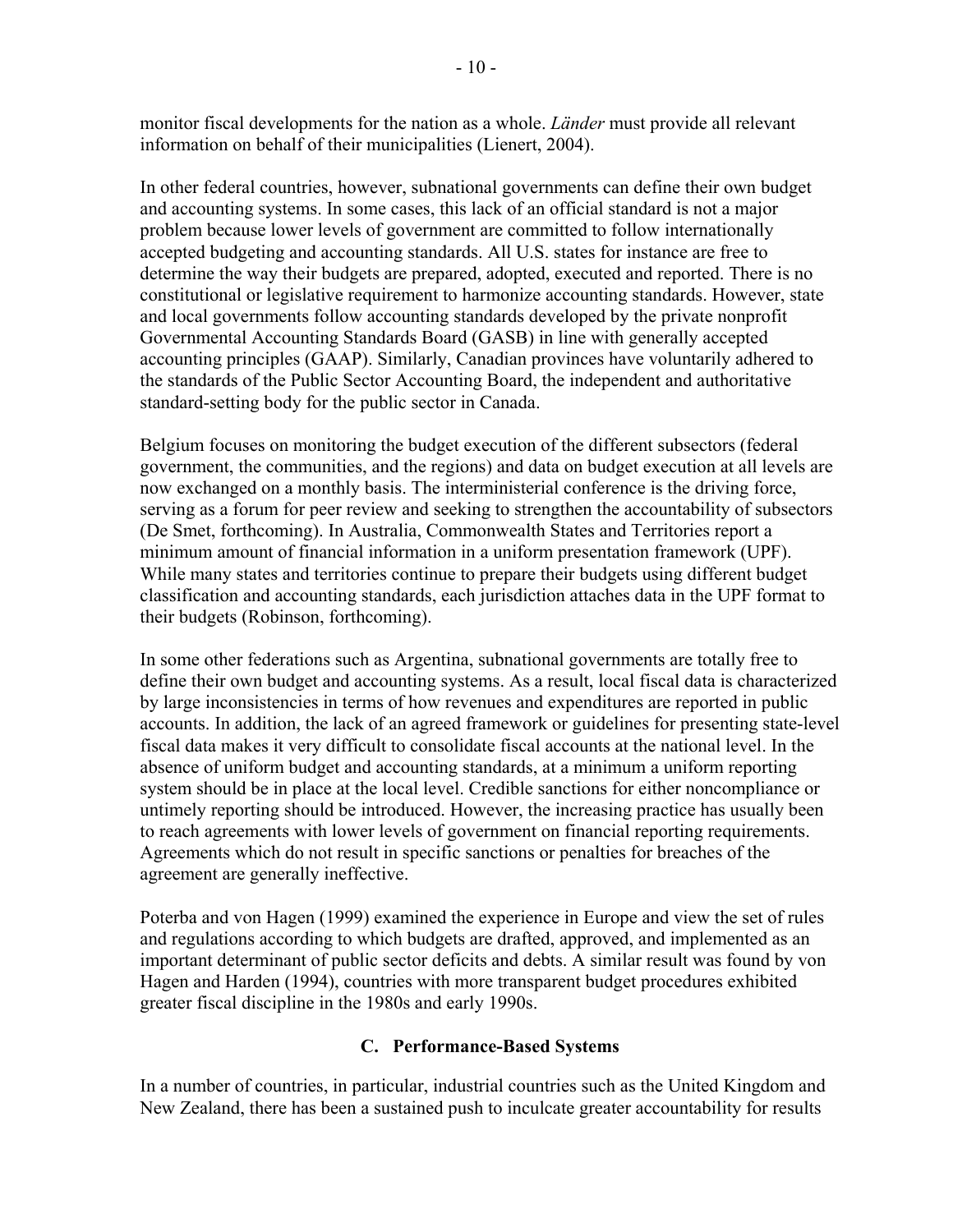into the budgeting process. This has been accompanied by a far-reaching reform of the state, including its functions in providing public services.

The most recent country attempting to follow this path is France, following on from the introduction of a new organic budget law in 2001, together with a restructuring of deconcentrated governments into decentralized levels of administration. The French reforms entail an overhaul of the appropriations system and the introduction of a new budget classification and reporting system, with adequate lead time for preparation (at least five years, and in practice longer).

Many developing countries (especially in Latin America and Africa) attempting to "follow the lead" of the New Zealand reforms often lack the preconditions and necessary preparatory work in order to implement performance budgeting, especially at the subnational level where the public financial management systems are particularly weak.

Without mechanisms to effectively track spending (e.g., on the basis of a consistent budget classification), it would be premature to rush into performance-based budgeting at the subnational level. Moreover, accounting and audit mechanisms would be critical in ensuring that funds are not misappropriated, and that the relevant officials are held responsible for funds received as well as the outcomes of such spending. There is typically greater need for good information systems, not only to track and monitor financial flows and public spending, but also to monitor physical targets and outcomes of the spending.

While performance based budgeting systems are an attractive tool to generate accountability in spending agencies and levels of government, the preconditions for such an institutional change need to be carefully assessed and implemented before a major restructuring is introduced.

## **IV. MACROECONOMIC STABILITY AND SUBNATIONAL DEBT MANAGEMENT**

## **A. Rationale for Managing Subnational Debt**

Macroeconomic stability for a country or supranational economic union depends on the overall aggregate exposure to risk—and a critical element of the latter is the borrowing of all the component jurisdictions in the relevant country or economic union. It is important to distinguish between how the borrowing controls are defined and how they are enforced.

Local governments, as well as the center, could better face cyclical downturns and smooth delivery of public services if borrowing were permitted. The need for subnational borrowing could arise from the particular allocation of responsibilities, transfer system, or revenue arrangements between the different levels of government. Subnational borrowing could be called for particularly when local governments are responsible for local infrastructure. Further, local borrowing could then be justified on the basis of the benefit principle. Investments that usually yield benefits over several years should be financed by borrowing, so that future generations enjoying the benefits would also share part of the financing. Further, such investment decisions are not subject to "controls" from higher levels of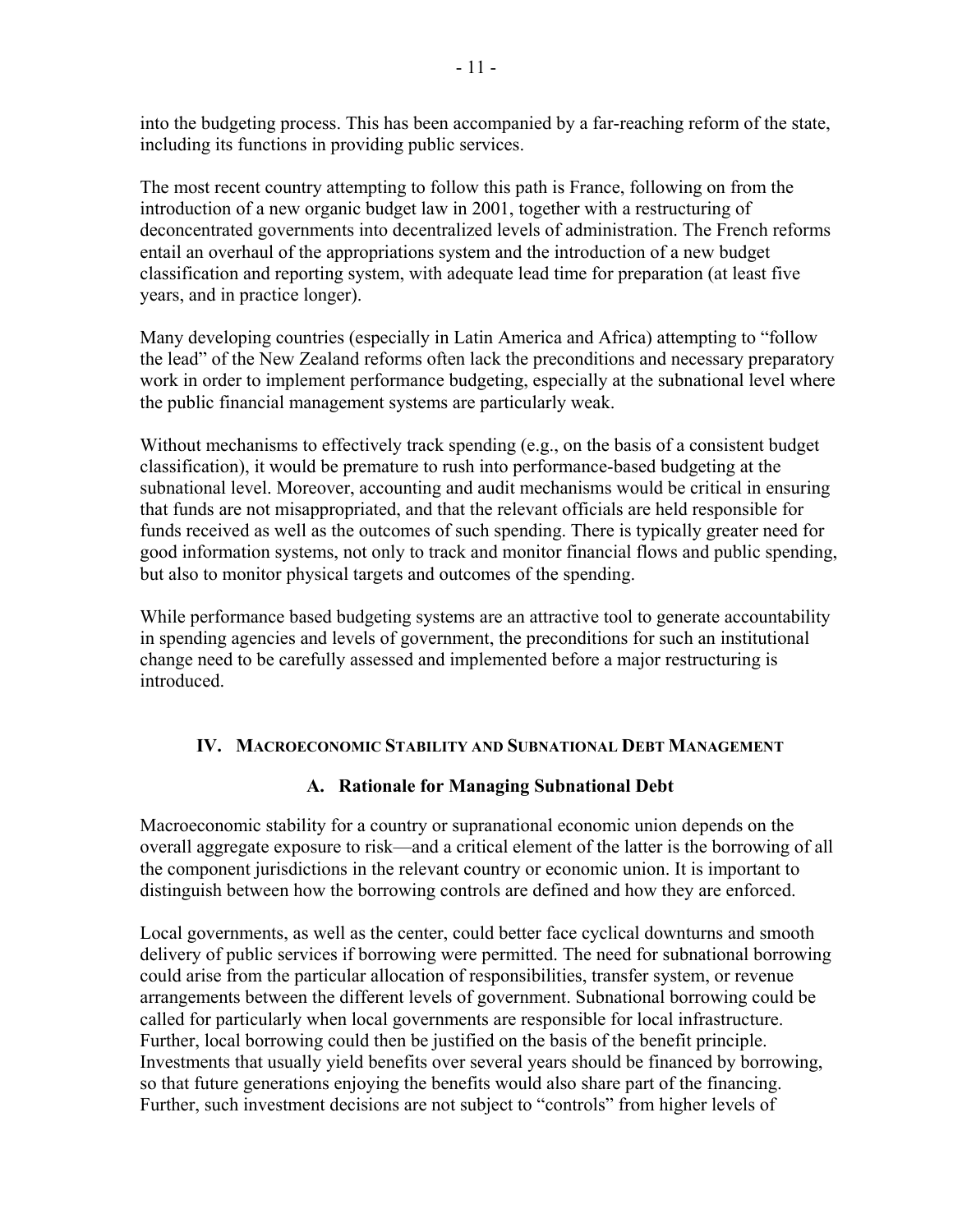administration. In line with this reasoning, many countries including Denmark, Germany, Italy and the United Kingdom have allowed subnational governments to borrow explicitly to finance investment expenditures.

Even if granting borrowing authority to local governments might be justified, handing them the power to borrow without limits may not be appropriate. Imposing borrowing controls at the local level may be needed to preserve macroeconomic stability as well as to safeguard local public finances.

In the absence of any limits on subnational borrowing, the central government faces the risk that local governments may try to free-ride on its efforts to stabilize the economy effectively passing the costs of excessive borrowing on to other jurisdictions or future generations. Larger subnational governments that are "too big to be ignored" could hold the central government to ransom by bargaining for debt write-offs and other fiscal advantages.

Local governments' efforts to conduct anticyclical policies—if left unchecked—could also result in ratcheting up public spending. Policymakers are likely to borrow when the economy is slowing down, but may be reluctant to repay the debt when the economy is recovering. In addition, during recoveries voters and vested interest groups often put pressure on local authorities to increase the provision of public goods or decrease the tax burden, reducing any fiscal surpluses available for debt repayment (Buchanan and Tollison, 1987). Local politicians may even take advantage that taxpayers might not correctly discount their future tax liabilities and pursue increasing borrowing strategies to mitigate the current tax bill (Moesen, 1993).

But above all, the need to control local borrowing arises from the common pool problem and the soft budget constraint it implies. The common pool problem stems from the separation of costs and benefits of public spending. If a certain public project predominantly benefits a particular jurisdiction but is financed through a common pool of taxes collected from all over the country, this jurisdiction will pay only a small fraction of the costs of the project while enjoying a large fraction of its benefits. This lack of full internalization of the costs of a project will result in excessive spending<sup>14</sup> and create a clear incentive for the regions to compete for federal transfers that enable them to finance region-specific projects out of a common pool. Ideally, regions would compete on the basis of the quality of their proposed spending projects. Alternatively, they could signal that they are in particular need of federal assistance by running large budget deficits or accumulating unsustainable debts, and hope that the central government grants will eventually bail them out.

The possibility of a bailout does not stem from the existence of a common pool *per se*, but from the way in which it is administered. When transfers are allocated on the basis of *ex post* financial needs rather than *ex ante* characteristics, regions experiencing financial difficulties could be bailed out by the central government. In this case the budget constraint faced by the

<sup>1</sup>  $14$  Also see Weingast et. al. (1981) who show that bargaining in a legislature comprised of regional representatives will lead to overprovision of spending programs with benefits concentrated in particular regions.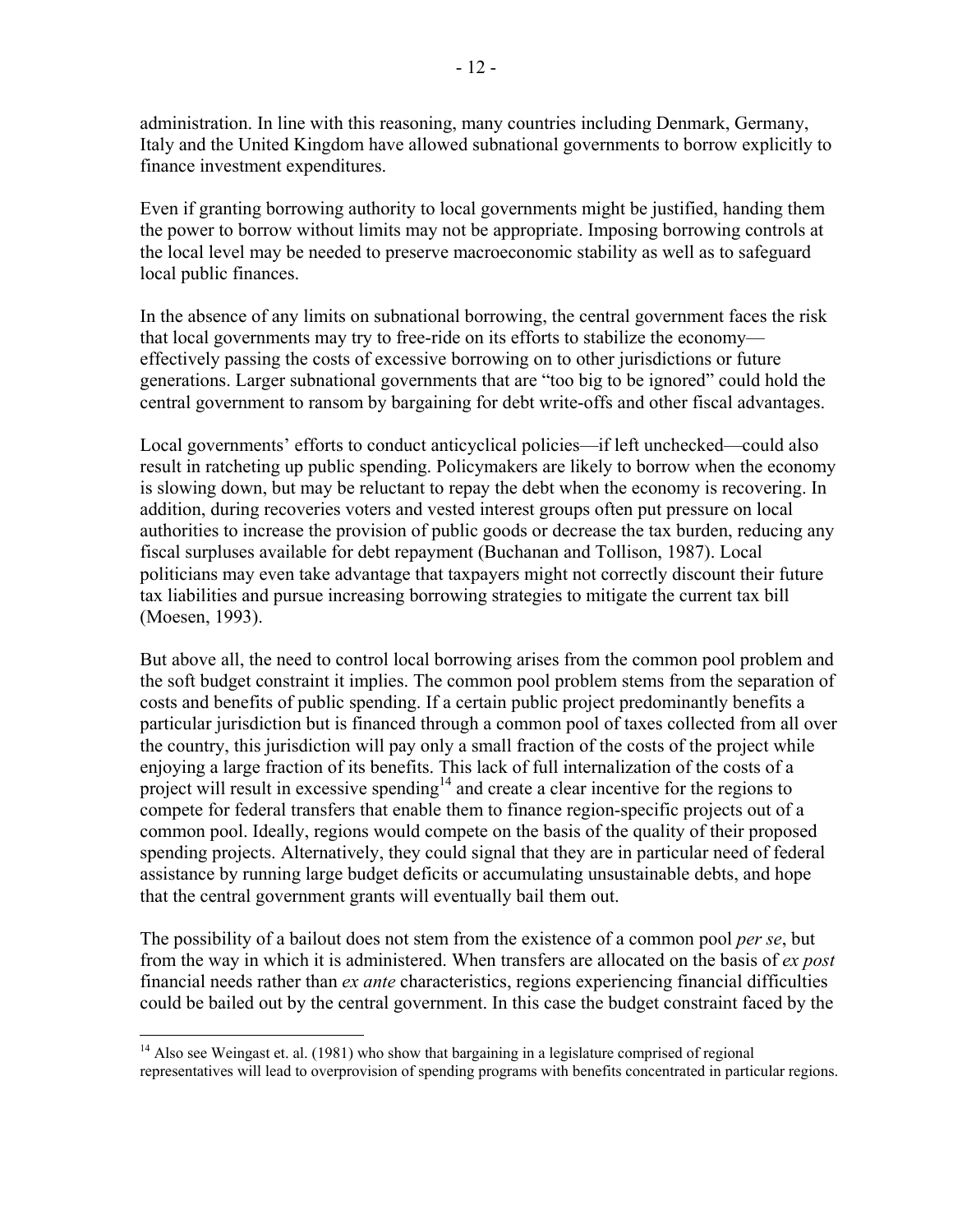subnational government becomes "soft:" if regional authorities undercollect taxes, overspend, or default on the debt, they expect the federal government to cover the financing gap. Moreover, lenders also lose incentives to police regional governments as they view their investments as protected by a federal government guarantee.<sup>15</sup>

These problems would not exist, if central governments could credibly commit to never revising transfer allocations *ex post*, that is, to a no bailout policy. Unfortunately, such policy stance, arguably optimal in the long run, is difficult to commit to in the short run especially if it involves a painful local default or a reduction in the provision of basic public services with schools being closed and pensions left unpaid. Persson and Tabellini (1996) and Bordignon et al. (2001) show formally that even a national government maximizing the federation's social welfare is likely to find it beneficial to bail out a financially distressed region. In addition, a default by one region can increase the cost of borrowing for all other regions in a federation, so neighbors themselves may be interested in providing the defaulting region with a bailout transfer.

## **B. A Typology of Borrowing Controls**

A typology of classification of borrowing controls described by Ter-Minassian and Craig (1997), refers to four broad "stylized" categories: (1) market discipline; (2) rules-based controls; (3) administrative controls; and (4) cooperation between different levels of government.

#### **Market discipline**

Some countries rely exclusively on capital markets to restrain subnational borrowing. In this case, the central government would not set any limits on subnational borrowing and local governments are free to decide amounts, sources and uses of borrowing. Provinces in Canada as well as U.S. states have the right to borrow with no central review or control. Similarly, in Argentina, all levels of government are permitted to borrow both domestically and abroad.<sup>16</sup>

Markets have been myopic, as in the case of Argentina, and in many parts of the world, inadequate capital markets at the local level are inadequately developed to conceive of extensive reliance on market-based borrowing, or the ability of markets to discipline subnational government. Moreover, it is increasingly becoming clear that the ratings agencies, where they operate at the subnational level, evaluate all the public financial management criteria described above, as well as the overall design of intergovernmental system.

<sup>1</sup> <sup>15</sup> For more detailed discussion of soft budget constraints and their consequences see Kornai et al. (2003).

<sup>&</sup>lt;sup>16</sup> Nevertheless, since the crisis of 2001–2, banking regulations have been strengthened to prohibit commercial banks from extending new loans to the provinces and the nonfinancial public sector, and bilateral agreements have been sought to enhance coordination between different levels of government.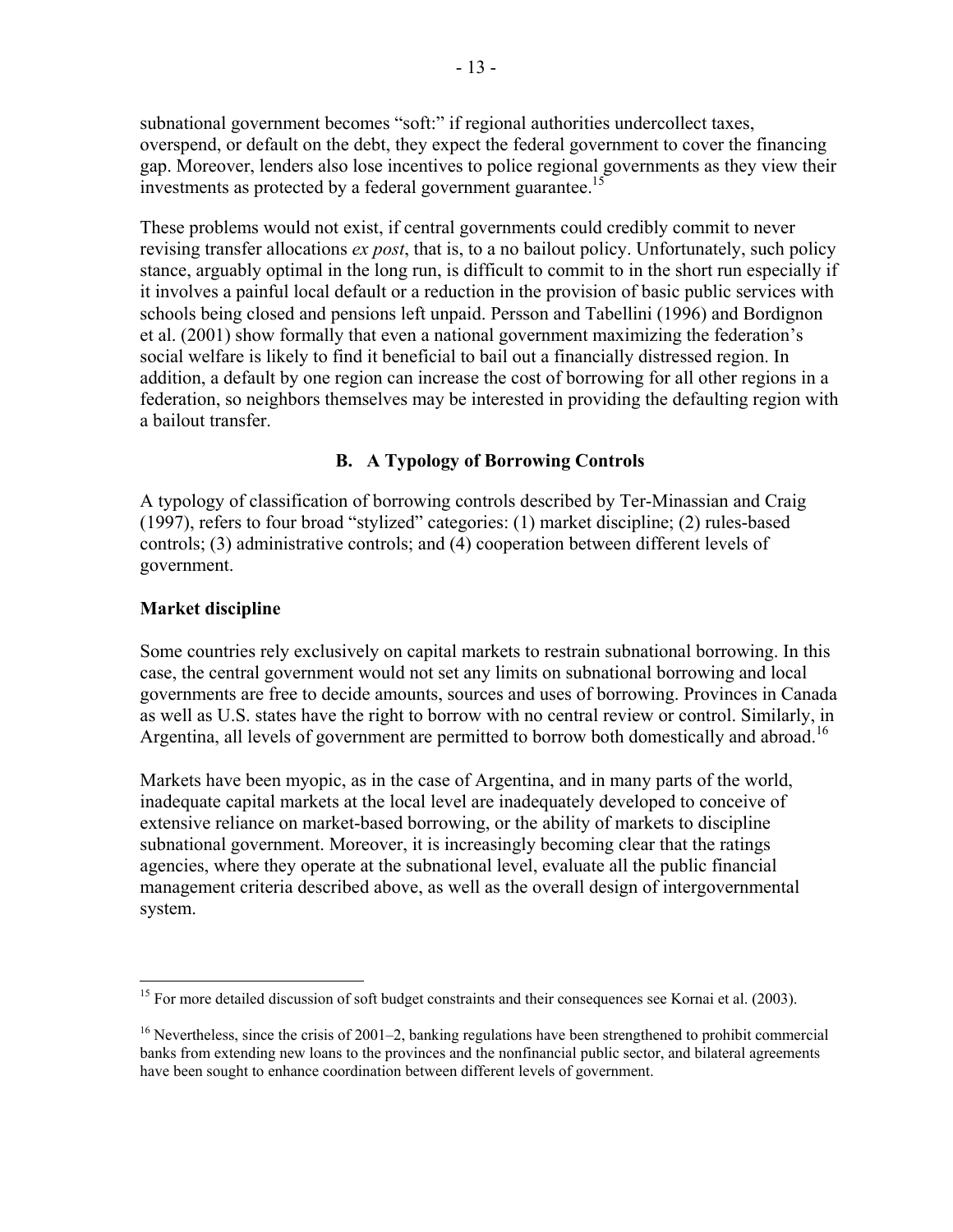Subnational governments may however decide on their own to adopt a fiscal rule in an attempt to enhance their credit standing in the market. Such self-imposed rules are found for example in Canada, Switzerland, and the United States. In these countries, subnational governments have generally direct access to financial markets to meet their borrowing requirements, and there are few precedents of bailouts of insolvent subnational governments by the central government; hence their desire to maintain a favorable credit rating in the markets. More recently, Argentina sought to follow this approach with the introduction of a Fiscal Responsibility Law and the establishment of a Federal Council for Fiscal Responsibility.

## **Rules-based approach**

In some cases, the central government might try to contain subnational borrowing by imposing a fiscal rule. Both federal and unitary states have relied on various standing rules, specified in the constitution or in laws to control subnational borrowing, in an effort to confer credibility for the conduct of macroeconomic policies. Such rules introduce a constraint on fiscal policy to guarantee that fundamentals will remain predictable and robust regardless of the government in charge.

## *Types of fiscal rules*

Numeric fiscal rules can undermine a fiscal consolidation effort if poorly designed, not adequately enforced, and easily reversible. We discuss some categories of fiscal rules.

*Ceilings on debt or borrowing* are in general simple and relatively easy to monitor. However, they can be circumvented by asset sales, debt transfers of to local public enterprises outside the governmental sector or by sale-and-lease-back operations. Debt ceilings should be defined in net terms to assess long-term fiscal sustainability, despite the uncertainty and volatility of the value of publicly held assets.

A *deficit target* has the advantage of simplicity and of being easily understood by the wider public, but could fail to prevent debt accumulation because of off-budget items. Fiscal rules targeting the overall budget deficit (for instance in Austria—within a domestic stability pact—Belgium, Spain, and most U.S. states) or operating deficit (for instance in Norway) are the most frequent. However, such rules can be met with higher revenues and expenditures, with possible macroeconomic implications.

*Expenditure rules* place a ceiling on what governments can control most directly—the level of expenditure. These rules are conceptually simple, easy to monitor, and tackle the deficit problem at its source. Several studies have found that expenditure ceilings played a significant role in reducing spending in the United States (see Poterba, 1997, and Schick, 2000). A common expenditure ceiling could be more difficult to implement at the subnational level than a deficit target and not necessarily prevent debt accumulation since spending could be pushed below the line.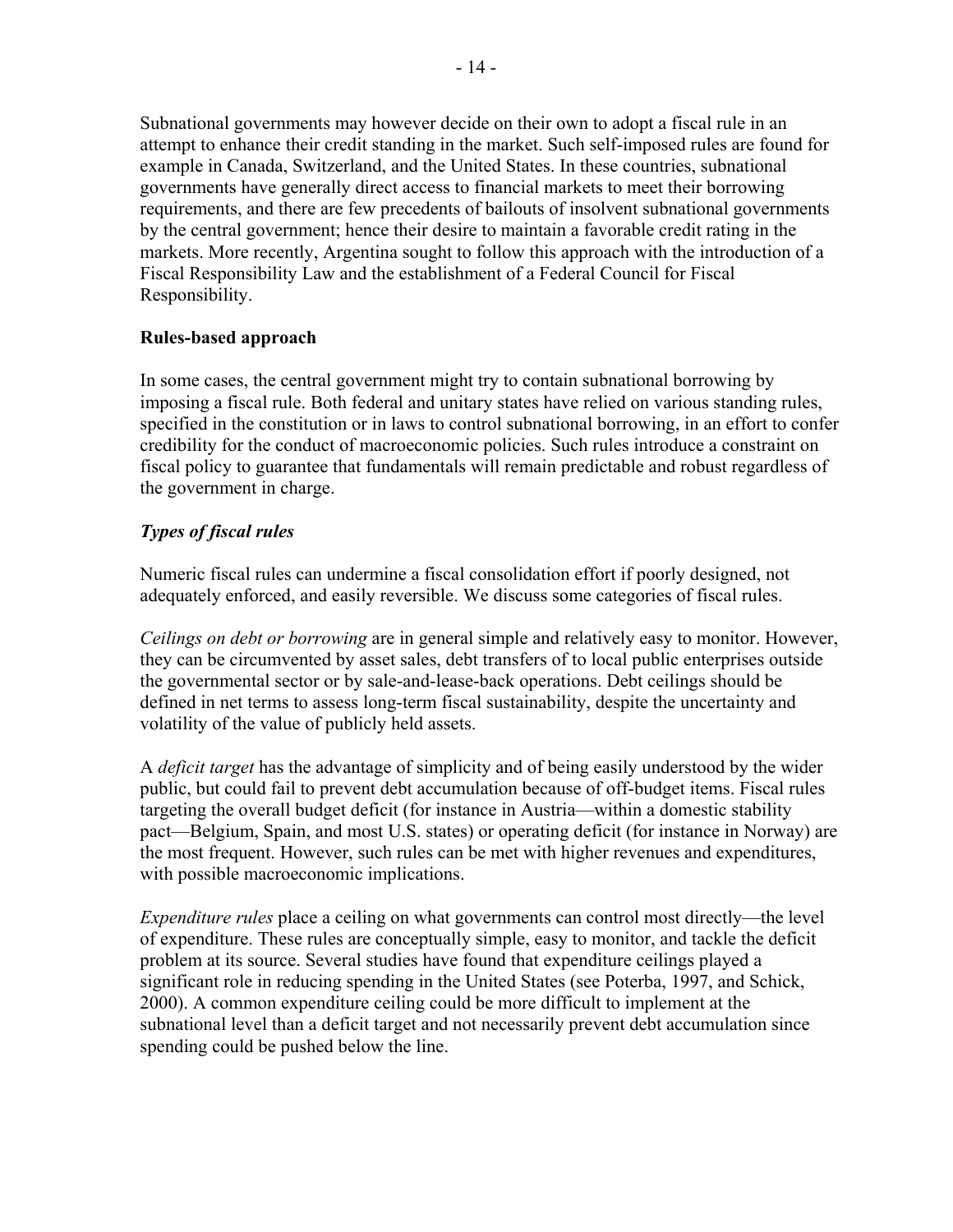*The golden rule* limits subnational governments' borrowing to investment purposes and is quite common in industrial countries. Intergenerational fairness provides the most forceful argument in favor of a golden rule. However, there is no guarantee that increased borrowing for infrastructure expenditure would be consistent with macroeconomic stability and debt sustainability. Moreover, it may not be desirable to allow borrowing for investments without an adequate rate of economic and social return. The German constitution defines a golden rule for the federal and subnational governments. More recently, the law on local finances in Spain introduced a golden rule in the late 1980s.

*Rules related to debt repayment capacity* seek to "mimic" market discipline by linking limits on the indebtedness of subnational government to the projected debt service on the debt, or the other indicators of their debt-servicing capacity (such as past revenue or the tax base). These rules may be better suited to addressing considerations of long-term sustainability and intergenerational equity. In the mid-1990s, Colombia and Hungary established rules for subnational governments related to debt repayment capacity. These rules however might not be effective in containing debt accumulation if financial conditions are manipulated.

## *Effectiveness of fiscal rules*

Fiscal rules are attractive since they are generally transparent, and relatively easy to monitor. The main disadvantage of this approach is a subtle trade-off between ensuring compliance and preserving flexibility. Strict fiscal rules with universal coverage leave little room for maneuver in case of unexpected economic downturns while more flexible fiscal rules with escape clauses lack credibility and, when easy to circumvent in practice, fail to impose sufficient discipline. In practice, the efficacy of fiscal rules for subnational governments (or for national governments in a supranational economic area, such as the EU) depends critically on the ability to measure and monitor the generation of debts and other liabilities.

Several studies have looked at the effectiveness of subnational government rules in the context of U.S. states.<sup>17</sup> This sample provides a relatively large data set and includes some variation in budget rules. The nature and the scope of balanced budget requirements vary indeed widely across U.S. states. In most cases, limits apply only to part of the state budget, notably the operating budget (general fund), with the exclusion of special funds (such as capital-spending funds, social insurance trust funds). In some cases, the rule is included in the state constitution, in others it is contained in an ordinary law. The general results are that rules do enforce some budget discipline on U.S. states, in terms of lower deficits and quicker reaction to negative fiscal shocks.

#### **Administrative approach**

In a number of countries, the central government is empowered with the direct control over the borrowing of subnational governments. This control may take alternative forms, including the setting of annual (or more frequent) limits on the overall debt of individual

<sup>1</sup>  $17$  See for instance Bohn and Inman (1996), Inman (1996), and Poterba (1997).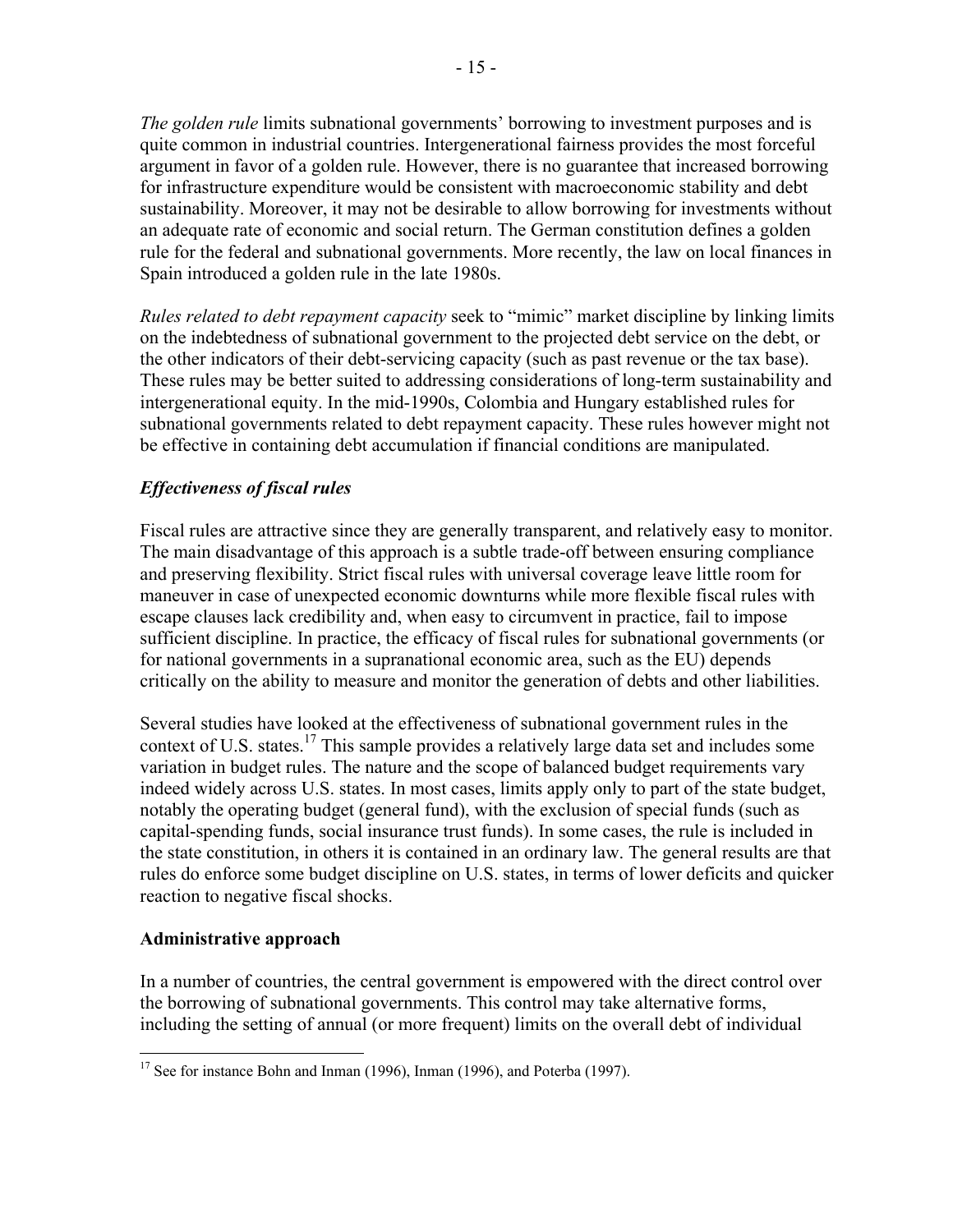subnational jurisdictions (or some of its components, such as external borrowing); the review and authorization of individual borrowing operations (including approval of the terms and conditions of the operation); and/or the centralization of all government borrowing, with on-lending to subnational governments. In India, for instance, any borrowing by state governments requires prior approval from the center whenever there are any loans outstanding from the latter (which is the case as all states are in debt to the center). Similarly in Spain, foreign debt as well as bond issuances by subnational governments are subject to the approval of the ministry of finance.

A major drawback of this approach is the moral hazard given the implicit or explicit guarantee that the central government's approval may confer to subnational borrowing. Administrative approval by the central government of individual borrowing operations of the subnational governments may well make it more difficult for the former to refuse financial support to the latter in the event of impending defaults. Detailed administrative controls may also involve the central government in microlevel decisions (for example, about the financing of individual investment projects) that would be best left to the relevant subnational jurisdictions.

Several considerations could argue however in favor of direct central government controls on the external borrowing of subnational governments. First, external debt policy is closely linked with other macroeconomic policies (monetary and exchange rate policies and foreign reserve management) that are the responsibility of central-level authorities (in particular, the central bank). Second, a coordinated approach to foreign markets for sovereign borrowing is likely to result in better terms and conditions than a fragmented one. Third, a deterioration of foreign ratings for one or more of the subnational borrowers may well spill over to those of other borrowers, both public and private. Finally, foreign lenders often require an explicit central government guarantee for subnational borrowing or—at a minimum—expect an implicit guarantee.

## **Cooperative approach**

Under this approach, borrowing controls for subnational governments are designed through a negotiation process between the federal and the lower levels of government. Subnational governments are actively involved in formulating macroeconomic objectives and key fiscal parameters, making them co-responsible for their achievement. Through this process, agreement is reached on the overall deficit targets for the general government, as well as on the main items of revenue and expenditure. Specific limits are then agreed upon for the financing requirements of individual subnational jurisdictions. Variants of this approach may be found in some European countries and in Australia.

Austria, for example, introduced in 1996 a consultation mechanism between the different levels of government to ensure that the overall deficit fell below 3 percent. Similarly, in Denmark annual borrowing ceilings for subnational governments are defined in (non-binding) negotiations between the central government and two associations of subnational governments in the context of the annual budget process. In Belgium, a Higher Finance Council (HFC) that comprises members nominated by the federal, community and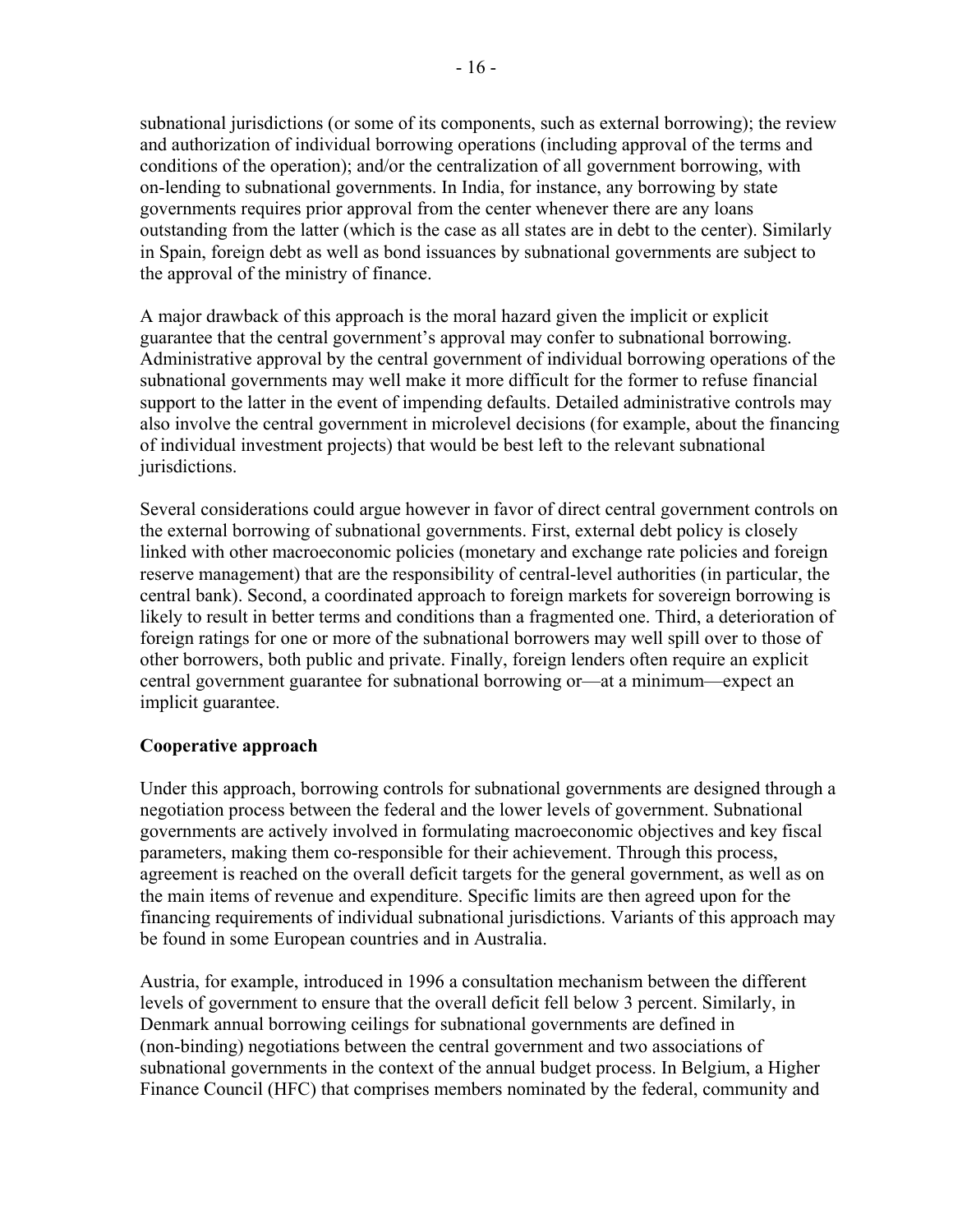regional levels, and the Belgian National Bank, provides recommendations about the borrowing requirements of different levels of government. The federal government then concludes agreements with lower levels to achieve these targets.<sup>18</sup> In Australia, a fiscal institution—the Loan Council—was set up in 1929 to coordinate the borrowing of the Commonwealth and the states. The council is chaired by the Commonwealth treasurer and comprises the premier or treasurer of each state. In recent years, as greater reliance has been placed on market-based discipline, the role of the Loan Council has become one of establishing mandatory fiscal transparency requirements. <sup>19</sup>

The cooperative approach has clear advantages in promoting dialogue and exchange of information across various government levels. It also raises the awareness, at the subnational level, of the macroeconomic implications of their budgetary choices. However, this approach works best when the central government is strong and able to steer effectively the intergovernmental negotiations. This condition may not hold in many emerging markets.

## **Circumventing borrowing limits**

There are a number of innovative mechanisms that have been used by subnational governments to circumvent borrowing limits.

*Off-budget entities* have been used in a number of cases, for instance, in Germany to circumvent borrowing controls. Since the early 1990s, local governments have created independent administrative enterprises to which they outsourced a part of their fiscal activities. The newly created entities could take loans that did not appear in official statistics, since they were local enterprises under private law. In Saarbrucken, for example, while the local government debt declined from DM 658 million to DM 632 million from 1990 to 1994, the debt from administration-related enterprises increased from 0 to DM 227 million (Dafflon, 2002).

*Publicly owned enterprises* have been used in disparate cases ranging from China to Australia for borrowing purposes. In response to the prospect of a resource-led boom in Australia in the late 1970s, the Commonwealth accepted the States' request for higher public sector borrowing for financing large infrastructure projects and established a separate category for such borrowing programs. In early 1980s, the Loan Council decided to exempt from its approval domestic borrowings of large semi-government authorities and relaxed restrictions on foreign borrowing. As a result of the new opportunities, from 1977–78 to 1982–83, borrowing from state public enterprises tripled, reaching at its peak 2.8 percent of GDP. In 1984, the Loan Council adopted a new global limit approach, abandoning the distinction between semi-government authorities and the rest of the government.

<sup>1</sup> <sup>18</sup> See De Smet (forthcoming).

<sup>&</sup>lt;sup>19</sup> See Robinson (forthcoming).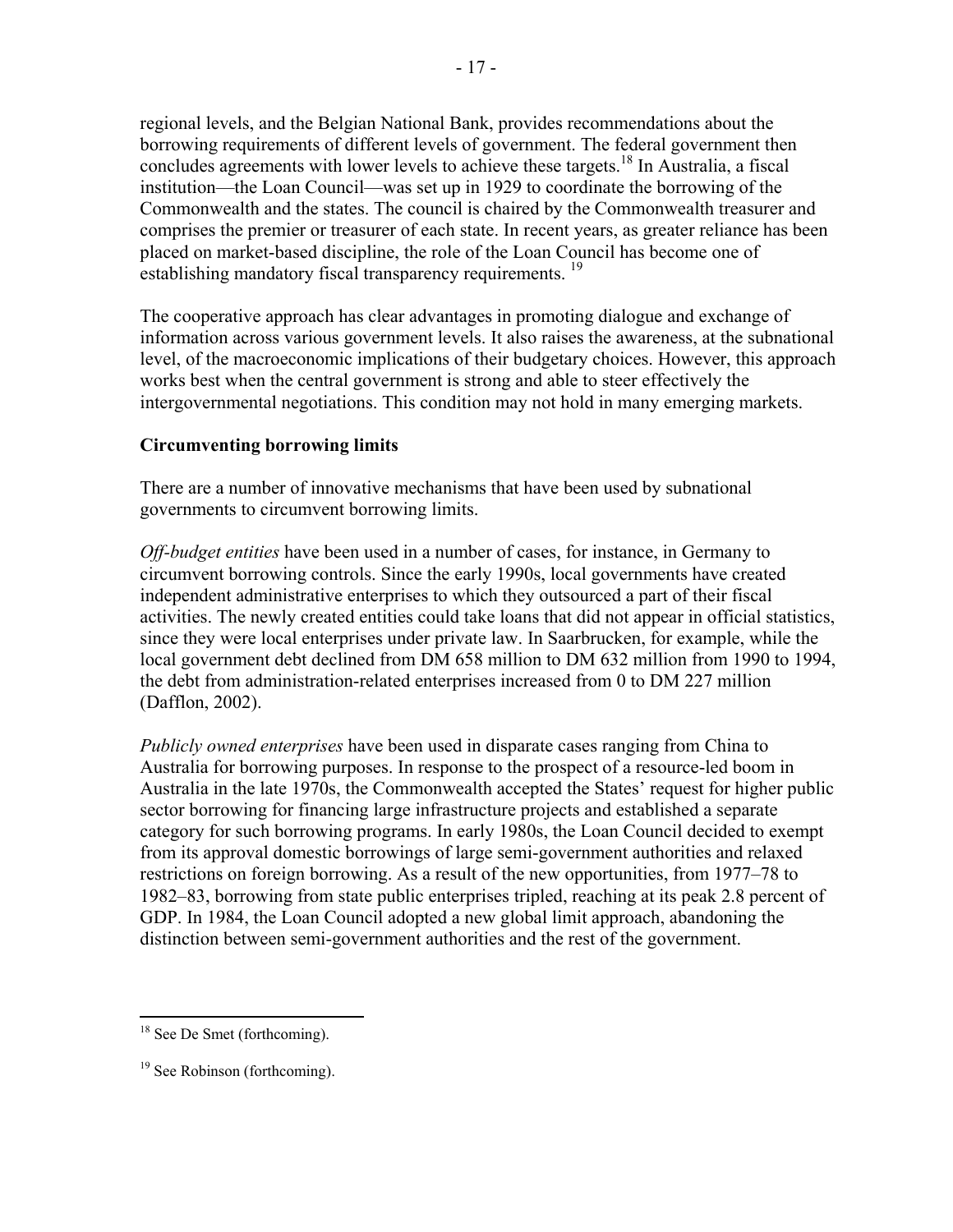*Sale-and-lease-back operations* have been set up, for instance, in Denmark to avoid borrowing regulations. Local governments were converting fixed tangible assets such as schools and office buildings into liquidity reserves to avoid borrowing controls. The first reaction of the central government was to require local governments to deposit the cash in a bank account for a minimum of ten years. Local governments were however not deterred and started even to benefit financially from these arrangements by investing revenues in long-term bonds and providing the leasing company with short-term financing. The central government expanded then the definition of borrowing to include not only short and long-term financing but also renting and leasing arrangements (Dafflon, 2002).

- 18 -

## **Enforcing borrowing controls**

Three basic mechanisms are used by countries to enforce borrowing controls at the subnational level: (1) market discipline (2) intergovernmental entities operating within a cooperative arrangement, and (3) administrative procedures carried out by an entity of the public sector.

## *Market discipline*

A well-functioning financial market enforces discipline and sound borrowing practices on subnational governments by imposing increasing borrowing costs or by denying access to financing. There is evidence in the U.S. bond market that state and local governments with higher outstanding debt and lower incomes are faced with higher borrowing costs (Fairchild and Koch, 1998). Similarly, during late 1980s on the Brazilian credit market, private investors demanded higher interest rates and shorter bond maturities from states with precarious finances. At some point, private markets even refused to hold state debt at any price (Dillinger, 1997).

The ballot box—electoral discipline—could also be viewed as an alternative form of market discipline. In Australia, in early 1990s the political cost of relatively marginal downgrades in state credit ratings (e.g., from AAA to A) was far greater than the financial cost. State governments which had presided over unsustainable deficits and growing debt were defeated at the polls (Robinson, forthcoming).

A number of conditions should be satisfied, however, for financial markets to exert effective discipline over subnational borrowing.<sup>20</sup> First, markets should be free and open, with no regulations on financial intermediaries (such as portfolio composition requirements) that could place subnational governments in a privileged-borrower position. Second, adequate information on the borrower's outstanding debt and repayment capacity should be available to potential lenders. Third, there should be no perceived chance of bailout of the lenders by the central government in cases of impending defaults. Finally, the borrower should have institutional structures which ensure adequate policy responsiveness to market signals.

<sup>1</sup>  $20$  Lane (1993).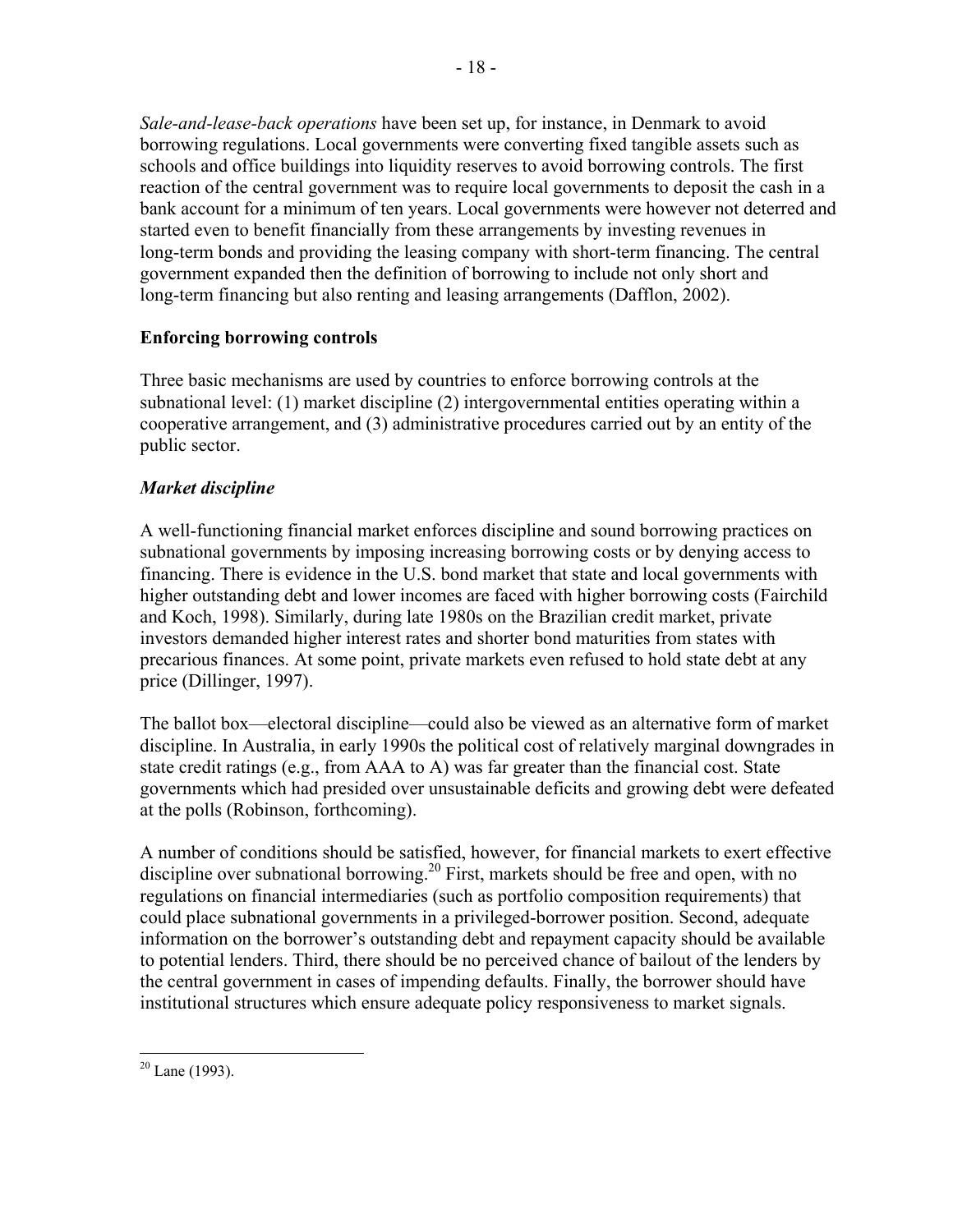These are stringent conditions, unlikely to be realized in most counties. Typically, especially in developing countries, available information on subnational government finances still suffers from serious weaknesses in coverage, quality and timeliness. Many countries still use various forms of portfolio constraints on financial intermediaries to facilitate placement of government securities at reduced cost. Local governments, particularly in developing countries, maintain ownership or a controlling stake in financial institutions which provide a captive market for their borrowing. Furthermore, many countries have seen various forms of intervention by the central government (or the central bank) to prevent subnational government from defaulting and relatively short electoral cycles tend to make local politicians shortsighted and unresponsive to early warnings by the financial markets.

Moreover, an important shortcoming of market discipline is that it relies on instruments most notably, interest rate risk premia and sovereign credit ratings—that do not react smoothly to fiscal developments. Instead, they often provide an abrupt response to particularly poor fiscal choices, and as such do not provide very much advance warning for the need to restore fiscal discipline.

The problems created by the buildup of state debts in Brazil illustrate the risks of overly relying on market discipline. Yet even in a country like Canada, with well developed and relatively transparent financial markets and little history of bailouts by the federal government, market discipline has not proven fully effective. Despite a clear deterioration in ratings and sizeable increases in risk premia on provincial bonds provincial debt has risen steadily over the 1990s and only in the last few years of that decade have the provincial government begun to design and implement fiscal retrenchment programs.

#### *Cooperative arrangements*

Because the conditions for effective market discipline are so stringent, few countries rely on sanctions and penalties imposed by the market or the electorate. Countries have usually relied on other enforcement mechanisms, based either on centrally organized administrative measures or on cooperative arrangements. In the latter framework, an agreement is sought among subnational governments to impose administrative as well as financial sanctions and penalties. An intergovernmental entity in charge of enforcing borrowing controls could promote the dialogue and enhance responsibility across different levels of government.

In this setting, peer pressure may play an important role. In Denmark, for example, the enforcement of subnational borrowing ceilings is carried out by two associations of local governments (one for regions and another for municipalities) in charge of negotiating agreements for such ceilings with the central government. The associations monitor the performance of their members through the budget process and put political and peer pressure on those deviating from the agreement. Peer pressure is to some extent effective given the strong political position and credibility enjoyed by the associations and the collective nature of the financial sanctions applied to all members of an association.

Cooperative arrangements could be, however, a weak enforcement mechanism if the imposition of sanctions and penalties is subject to the unanimous decision of a body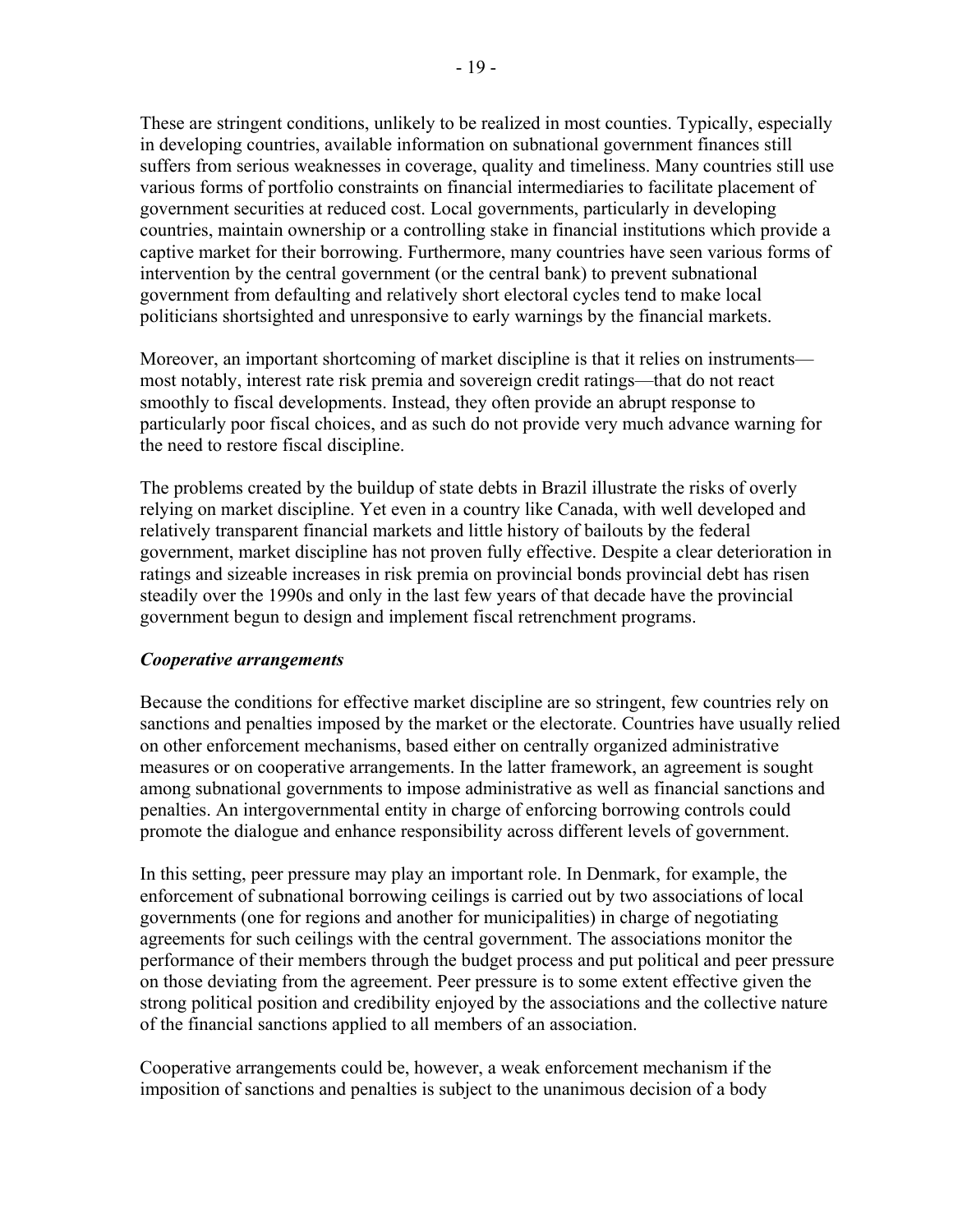consisting of representatives from all government tiers. In Austria, sanctions for noncompliance are imposed on subnational governments after a long process and only in cases of major deviations. The National Statistical Office is responsible for reporting major cases of noncompliance to the National Coordination Committee. A conciliation committee is then set up to seek an expert assessment on the extent of the deviation. Based on the expert opinion, the conciliation committee decides the sanctions to be applied (Balassone et al., 2003).

#### *Administrative procedures*

Different public sector entities could also enforce borrowing controls on subnational governments through administrative procedures. This responsibility is often delegated to higher levels of government or to the national ministry of finance considering its role in ensuring a sustainable fiscal position for the region or the general public sector. In Belgium, the federal government as well as regional governments can impose sanctions and penalties on a subnational government that breaches borrowing limits. The action of the federal government focuses on limiting the borrowing capacity of a subnational government, while the regional government has the power to enforce, if necessary, expenditure reductions or tax increases.

Greater independence and credibility could be given to the enforcement process by delegating the monitoring as well as the imposition of sanctions and penalties to independent entities such as the national audit office or the judicial system. The national audit office could have the authority to fine institutions or persons, while the judicial system could impose prison sentences and loss of political immunity. In Brazil, the fiscal responsibility law has assigned to the judiciary the enforcement of certain of its provisions.

## **C. Dealing with Subnational Debt Crises**

Should borrowing controls fail to safeguard the soundness of subnational public finances, the institutional framework should include a clearly defined procedure for crisis resolution, if ad hoc bailouts are to be avoided. Several countries have thus strengthened their enforcement mechanisms by incorporating specific regulations to deal with subnational debt crises.

The resolution of such crises should comprise both short term as well as long-term measures. Short-term measures generally include some form of debt restructuring to alleviate the financial difficulties of the subnational government, but usually cannot ensure the sustainability of subnational finances unless they are supplemented with more structural measures. These could take the form of (1) subnational fiscal adjustments plans, (2) administrative intervention by a higher level of government, or (3) judicial procedures for insolvency and bankruptcy.

Subnational fiscal adjustment plans are usually linked to debt restructuring programs and thus are negotiated with the Ministry of Finance at the central level. The plans usually specify revenue or expenditure measures to be adopted by the subnational government to strengthen its fiscal position. In Brazil, for example, the fiscal adjustment plans negotiated in the context of the 1996 debt restructuring program committed states to debt reduction, higher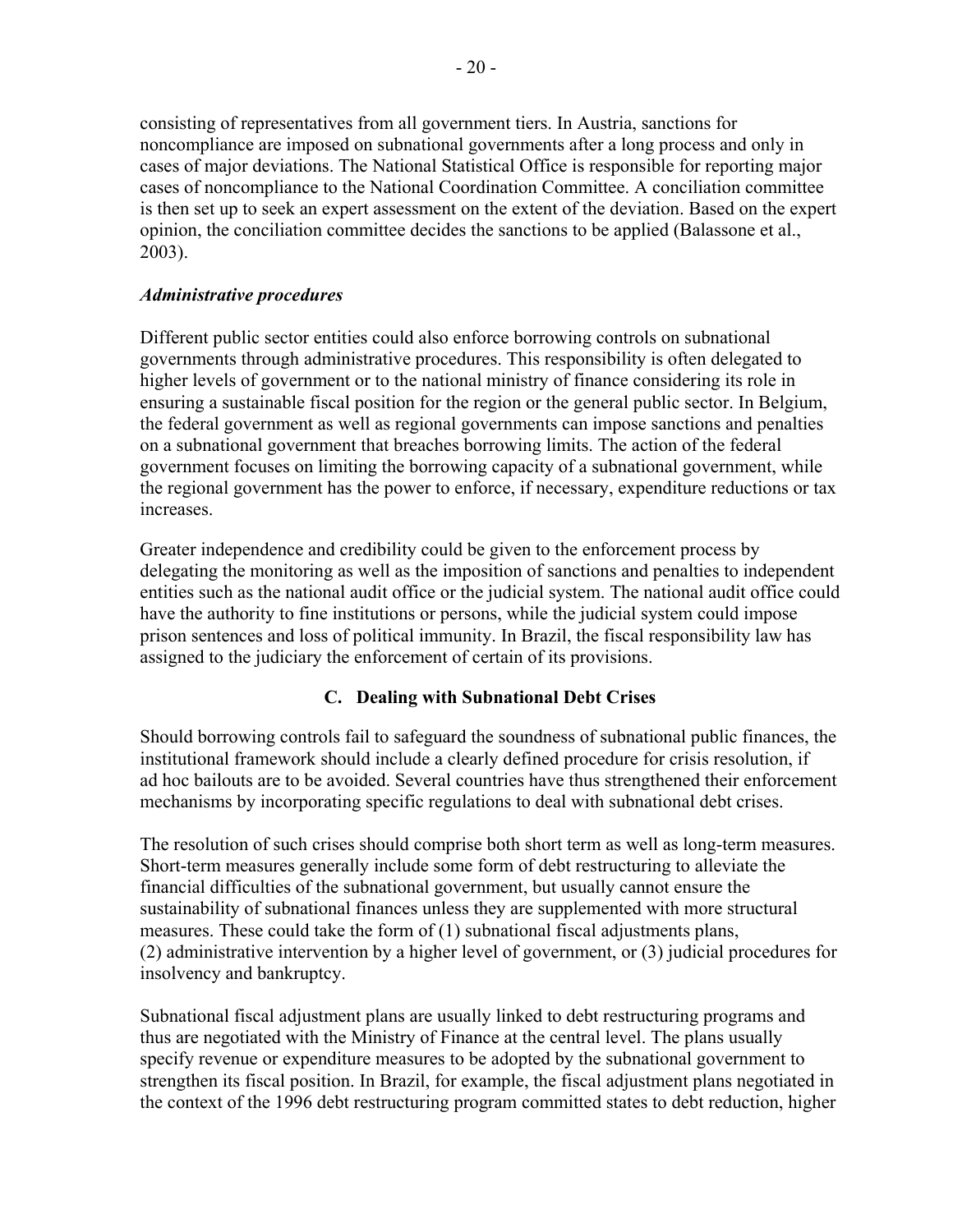revenue collection, and reduced payroll expenditure. In addition, the plan included tight conditions for new borrowing and mandated states to use as collateral their own revenue and transfers from the federal government. The plans also committed states to privatize their state-owned enterprises and use privatization receipts to reduce their debt.

Administrative intervention by higher levels of government could start by simply recommending the subnational government to strengthen its fiscal position. More direct administrative interventions imply specific measures to adjust the local fiscal positions. The most stringent administrative interventions consist of temporary takeovers of the local financial administration by a higher level of government, or by a council reporting to the higher level government. The intervention of the U.S. federal government in the finances of Washington D.C. and the intervention approach of the Ohio State are two cases in point.

In 1995, an act by Congress declared the District of Colombia (Washington D.C.) in fiscal emergency, mandated that the District's budget be balanced by fiscal year 1999, and approved the temporary creation of a financial control board (FCB) to take over the District administration. The Act also delegated the appointment of the five members of the FCB to the President of the United States and defined the main role of the FCB. The tasks of the FCB mandated by the Act include the repayment of all borrowing by and on behalf of the District, assistance to the District in regaining adequate access to both short- and long-term credit markets at reasonable rates, and achieving a balanced budget for four consecutive fiscal years. The FCB also received power to reject any local legislation. The board ceased its operations in September 2001, once all its tasks had been achieved.

On the other hand, according to the Ohio State Code of Local Fiscal Emergency, administrative intervention takes a two-phase approach. In phase I, a "Fiscal Watch Program" is announced by the state auditor when the fiscal position of a local government is close to default. During this phase, the state auditor could at the request of the local government recommend specific measures to improve local finances. In phase II, a "Fiscal Planning and Advisory Commission" is established by the state to take over temporarily the administrative control of the subnational government in default and restore its debt service capacity. The commission has the power to freeze salaries and staff levels, raise additional revenues, and build up reserves.

Finally, some countries have assigned the resolution of subnational debt crises to the judicial system, as a commitment to a no-bailout policy. The U.S. introduced legislation on bankruptcy procedures for states and municipalities in 1937 and Hungary enacted legislation on local government bankruptcy in 1996. In such cases, a judicial court coordinates the interaction of debtors, creditors, citizens and government auditors. In particular, it receives, analyzes and approves (or rejects) the request to declare a given subnational government bankrupt. Creditors negotiate with debtors conditions for payment or restructuring of subnational debt and government auditors monitor the financial activities of the insolvent government and impose the necessary penalties.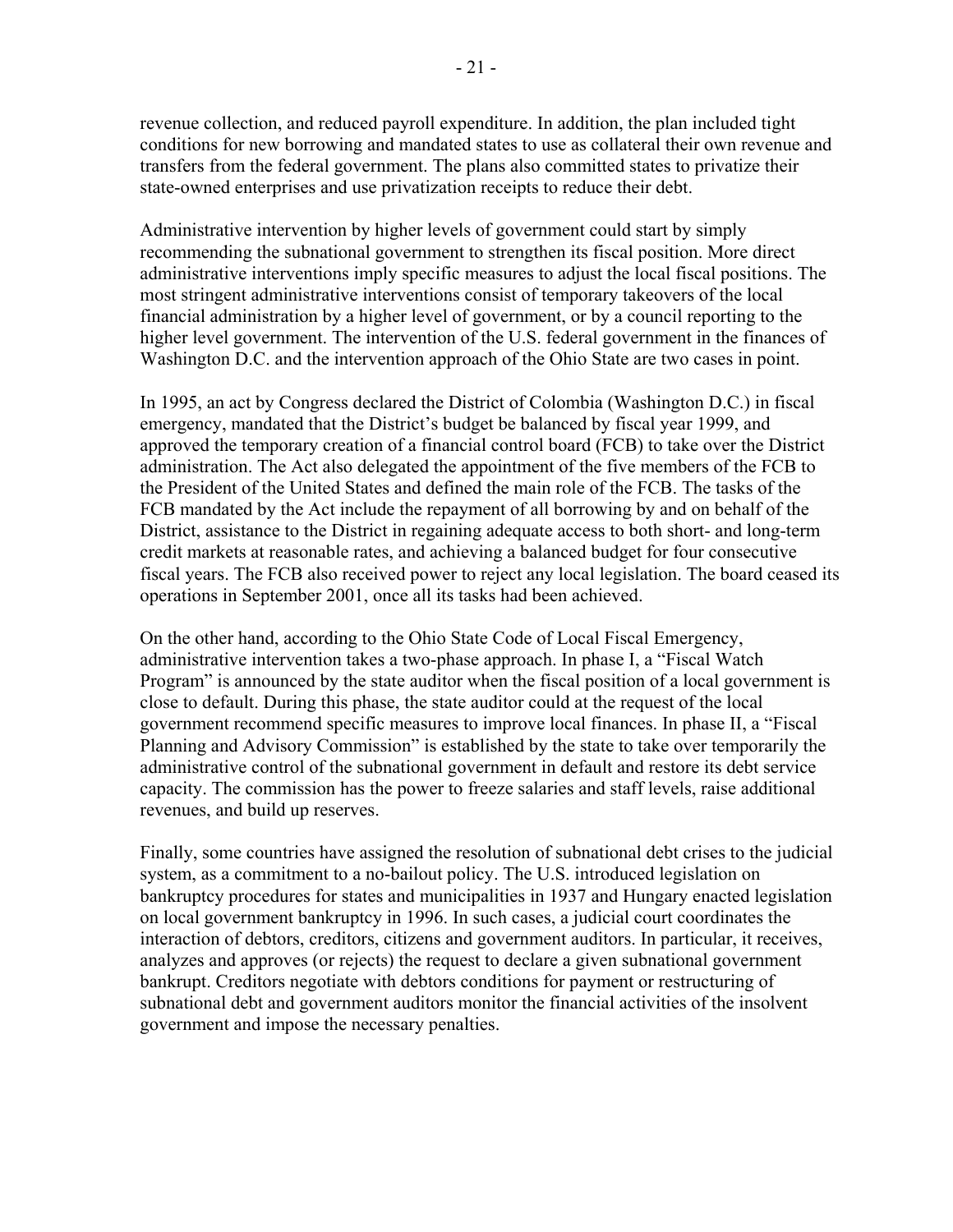#### **V. CONCLUSIONS**

This paper focuses on the institutional and procedural backbone of decentralized governance. It illustrates that decentralization relying solely on community safeguards will generally be insufficient to ensure pro-poor spending, and that there needs to be concomitant emphasis on the generation of accurate and timely information on the actual spending, if not on the outcomes. This needs to be supplemented by effective mechanisms to detect, prevent, and punish misuse of resources or diversion of funds.

Even with adequate monitoring of subnational spending, there has to be an emphasis on the effects of such spending, particularly the incurring of debt and other contingent liabilities, on overall macroeconomic aggregates. Again, the implementation of orderly macroeconomic adjustments will rely on the nature of the public financial management infrastructure at all levels of government.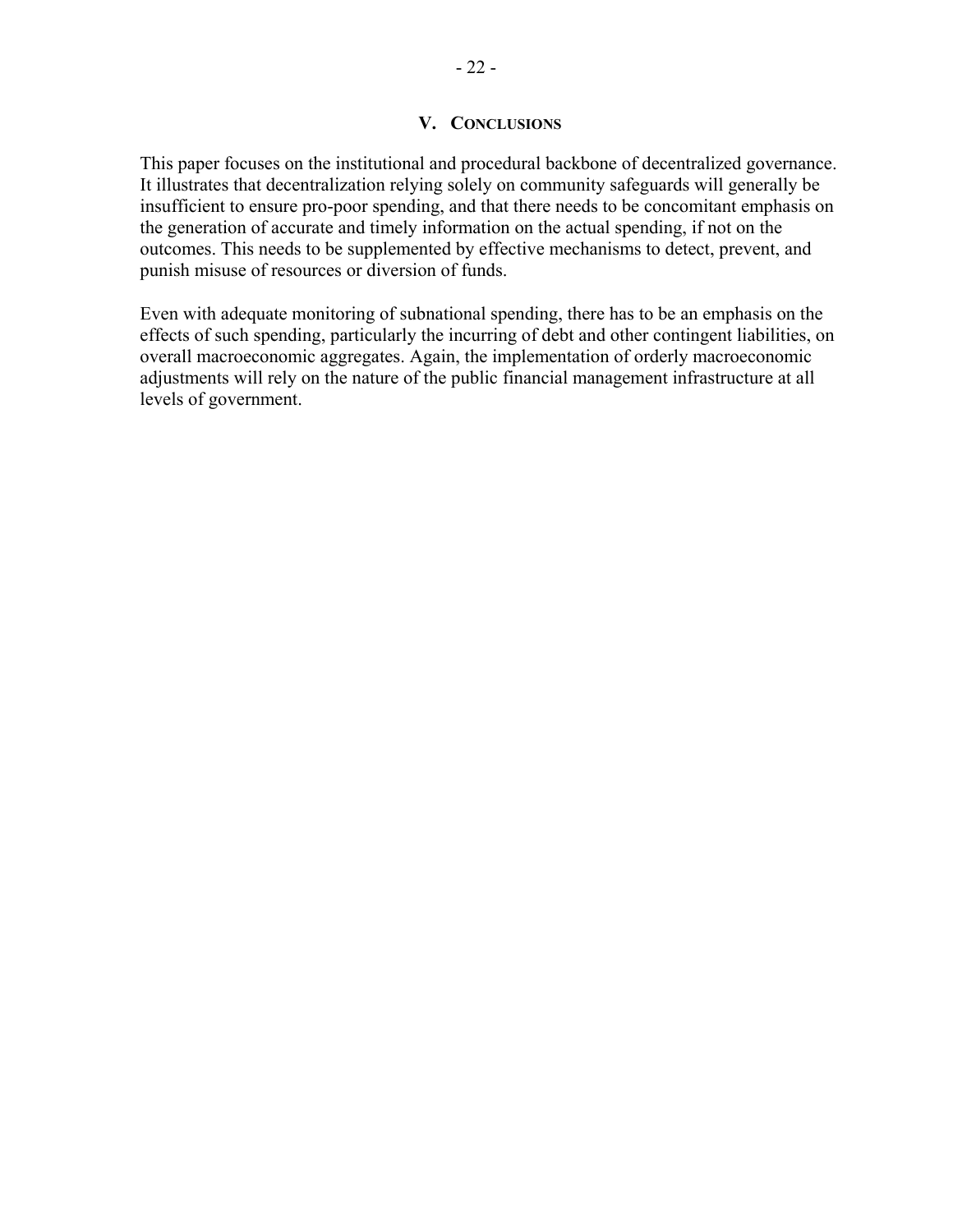#### **References**

- Balassone, F., D. Franco, S. Zotteri, 2003, "Fiscal Rules for Subnational Governments in the EMU Context," *Societa Italiana di Economia Pubblica, Pavia,* Working Paper 196/2003.
- Baldacci, E., and A. Corbacho, 2005, "Recent Experiences with Fiscal Responsibility Laws Around the World—What Lessons Can Be Learned?" IMF Working Paper (Washington: International Monetary Fund), forthcoming.
- Bardhan, Pranab, 2002, "Decentralization of Governance and Development," *Journal of Economic Perspectives,* Vol. 16, No. 4, pp. 185–205.
- ———, forthcoming, "Decentralization and Development," in *Handbook of Fiscal Federalism,*ed. by Ehtisham Ahmad and Giorgio Brosio (Northampton, Massachusetts: Edward Elgar), forthcoming.
- \_\_\_\_\_\_, and Dilip Mookherjee, 2005, "Decentralizing Antipoverty Delivery in Developing Countries," *Journal of Public Economics,* Vol. 89, No.4, pp. 675–704.
- Bevilaqua, A.S., 2002, "State Government Bailouts in Brazil," IDB Working Paper No. 441 (Washington: Inter-American Development Bank).
- Bohn, H., and R. Inman, 1996, "Balanced-Budget Rules and Public Deficits: Evidence from U.S. States," *Carnegie-Rochester Conference Series of Public Policy*, Vol. 45, pp. 13–76.
- Bordignon, M., P. Manasse, and G. Tabellini, 2001, Optimal Regional Redistribution Under Asymmetric Information, *American Economic Review*, Vol. 91, No. 3, pp. 709–723.
- Buchanan, J., C.K. Rowley, and R.D. Tollison, 1986, *Deficits: The Political Economy of Budget Deficits* (Oxford and New York: Basil Blackwell).
- Dafflon, B., ed., 2002, *Local Public Finance in Europe* (Cheltenham: Edward Elgar).
- De Smet, G., "Fiscal Federalism and the Coordination of Fiscal Policy in Belgium," in *Issues in Managing Subnational Finances,* ed. by E. Ahmad, et. al. (Washington: International Monetary Fund), forthcoming.
- Dorotinsky, Bill, and Rob Floyd, 2004, " Public Expenditure Accountability in Africa: Progress, Lessons and Challenges," in *Building State Capacity in Africa,* ed. by Brian Levy and Sahr Kpundeh (Washington: World Bank).
- Grewal, B.S., 2000, "Australian Loan Council: Arrangements and Experience with Bailouts," IDB Working Paper No 397 (Washington: Inter-American Development Bank).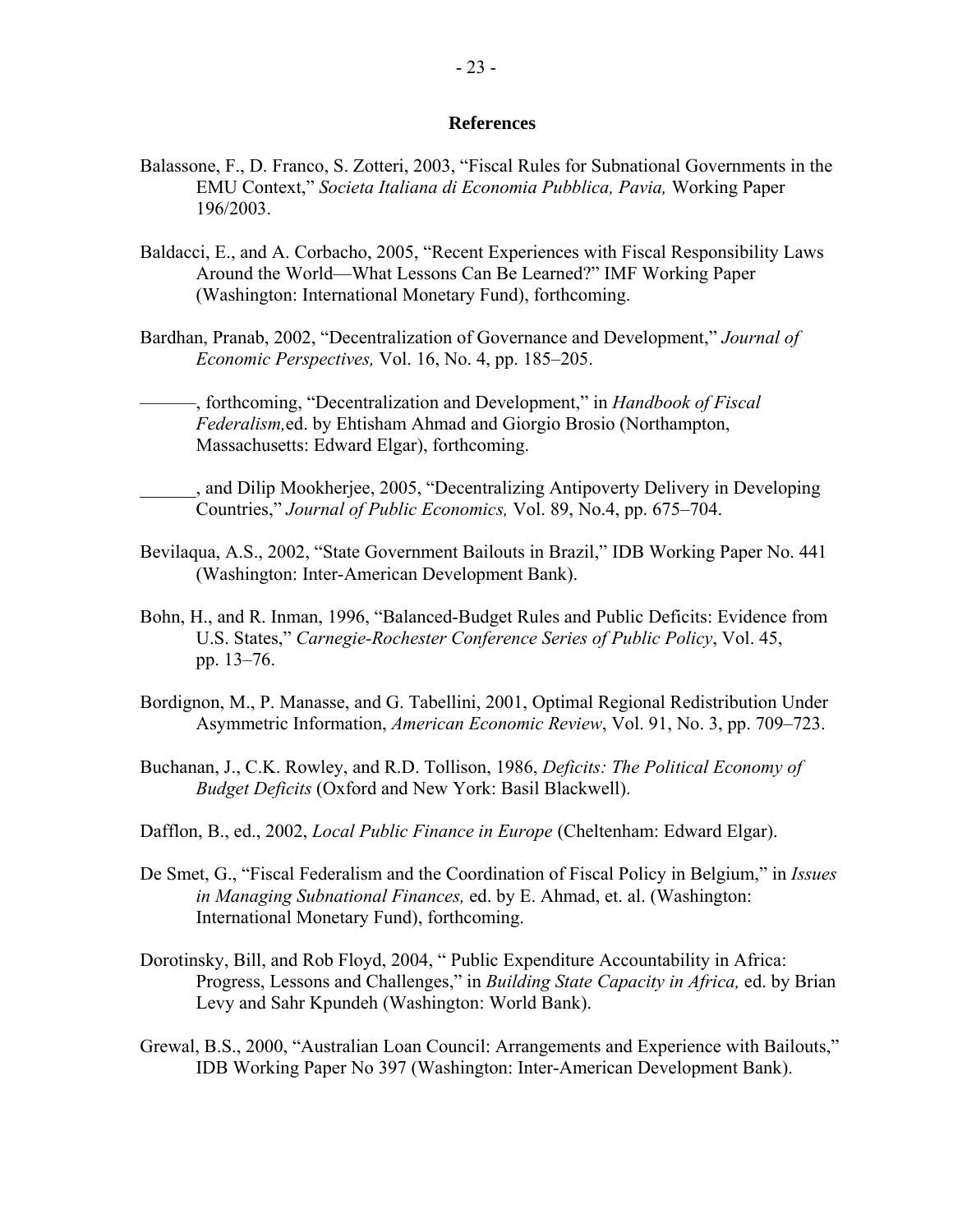- Inman, R.P., 1996, "Do Balanced Budget Rules Work? U.S. Experience and Possible Lessons for the EMU," NBER Working Paper No. 5838 (Cambridge, Massachusetts: National Bureau for Economic Research).
- Inter-American Development Bank, 1997, *Latin America after a Decade of Reforms* (Washington).
- Joumard, I., and P.M. Kongsrud, 2003, "Fiscal Relations Across Government Levels," OECD Working Paper No 375 (Paris: Organisation for Economic Cooperation and Development).
- Juul, T., "Local and Regional Governments in Denmark," in *Issues in Managing Subnational Finances,* ed. by Ehtisham Ahmad, et. al. (forthcoming).
- Kopits, G., 2001, "Fiscal Rules: Useful Policy Framework or Unnecessary Ornament?" IMF Working Paper 01/145 (Washington: International Monetary Fund).
- Kornai, J., E. Maskin, and G. Roland, 2003, "Understanding the Soft Budget Constraint," *Journal of Economic Literature*, Vol. 41, No. 4, pp. 1095–1136.
- Lane, T.D., 1993, "Market Discipline," *Staff Papers*, International Monetary Fund, Vol. 40.
- Lienert, I., "The Legal Framework for Budget Systems: An International Comparison," OECD Study, (Paris: Organisation for Economic Cooperation and Development), forthcoming.
- Mansuri, G., and V. Rao, 2004, "Community-based and -Driven Development: A Critical Review," *The World Bank Research Observer,* Vol. 19, No. 1, pp. 1–39.
- Moesen, W.A., 1993, "The Economics of Community Public Finance," *Office for Official Publications of the European Communities,* pp. 167–190.
- Nicolini, J.P., J. Posadas, J. Sanguinetti, and M. Tommas, 2002, "Decentralization, Fiscal Discipline in Subnational Governments and the Bailout Problem: The Case of Argentina," IDB Working Paper No 467 (Washington: Inter-American Development Bank).
- Organization for Economic Cooperation and Development, 2003, *OECD Economic Outlook*, (Paris).
- Persson T., and G. Tabellini, 1996, "Federal Fiscal Constitutions: Risk Sharing and Moral Hazard," *Econometrica*, Vol. 64, No 3, pp 623–646.
- Platteau, J-P., 2004, "Community-based Development," in *Accelerating Development,* ed. by Francois Bourguignon and Boris Pleskovic (Washington: World Bank; New York: Oxford University Press).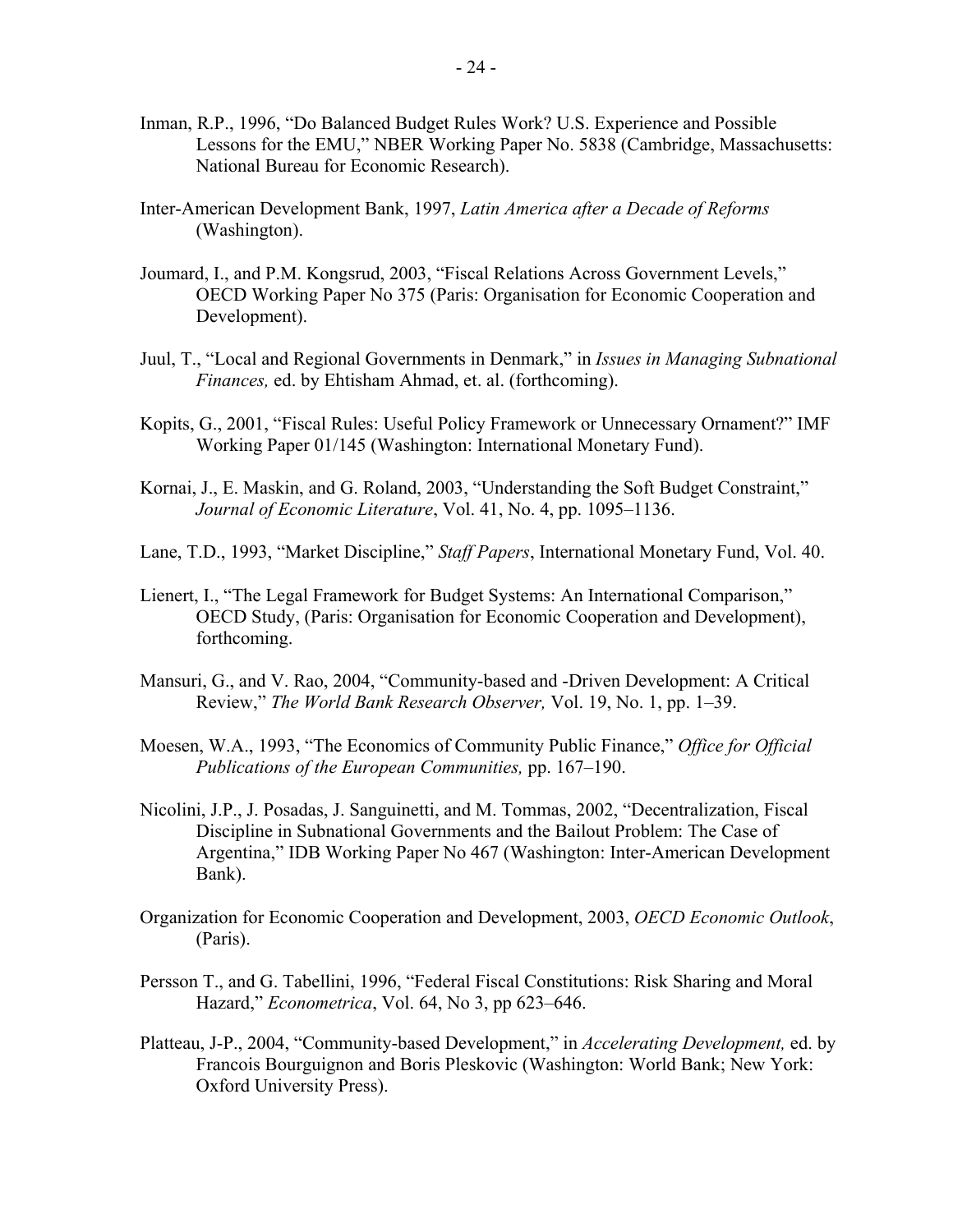- Poterba, J., 1996, "Budget Institutions and Fiscal Policy in the U.S. States," *American Economic Review*, pp. 395–400.
	- ———, 1997, "Do Budget Rules Work?" in *Fiscal Policy: Lessons from Economic Research*, ed. by Alan Auerbach (Cambridge, Massachusetts: MIT Press).
- ——, and Reuben, 1999, "State Fiscal Institutions and the U.S. Municipal Bond Market," in *Fiscal Institutions and Fiscal Performance*, ed. by J. Poterba and J. von Hagen (Cambridge, Massachusetts: National Bureau of Economic Research).
- Poterba, J., and J. von Hagen, eds., 1999, *Fiscal Institutions and Fiscal Performance* (Cambridge, Massachusetts: National Bureau of Economic Research).
- Premchand, A., 1996, "Erosion of Expenditure Management System: An Unintended Consequence of Donor Approaches," *IMF Working Paper* (Washington: International Monetary Fund).
- Pisauro, G., 2001, "Intergovernmental Relations and Fiscal Discipline: Between Commons and Soft Budget Constraint," *IMF Working Paper* (Washington: International Monetary Fund).
- Robinson, M., "From Central Borrowing Controls to Market/Electoral Discipline," in *Issues in Managing Subnational Finances,* ed. by Ahmad, et. al., (Washington: International Monetary Fund), forthcoming.
- Rodden, J., 2002, "The Dilemma of Fiscal Federalism: Grants and Fiscal Performance Around the World," *American Journal of Political Science*.
- Rodden, J., G.S. Eskeland, and J. Litvack, eds., 2003, *Fiscal Decentralization and the Challenge of Hard Budget Constraints* (Cambridge, Massachusetts: MIT Press).
- Schick, A., 2000, "A Surplus, If We Can Keep It," *The Brookings Review,* Vol. 18, No 1, pp. 36–39.
- Seitz, H., 2000, "Subnational Government Bailouts in Germany," IDB Working Paper No 396 (Washington: Inter-American Development Bank).
- Ter-Minassian, T., ed., 1997, *Fiscal Federalism in Theory and Practice* (Washington: International Monetary Fund).
- ———, 1999, "Decentralization and Macroeconomic Management," in *Fiscal Decentralization in Emerging Economies—Governance Issues,* ed. by K. Fukasaku and L.R. de Mello (Paris: Organization for Economic Cooperation and Development).
- U.S. Department of State, 2004, *Principles of Democracy,* Bureau of International Information Program (Washington).